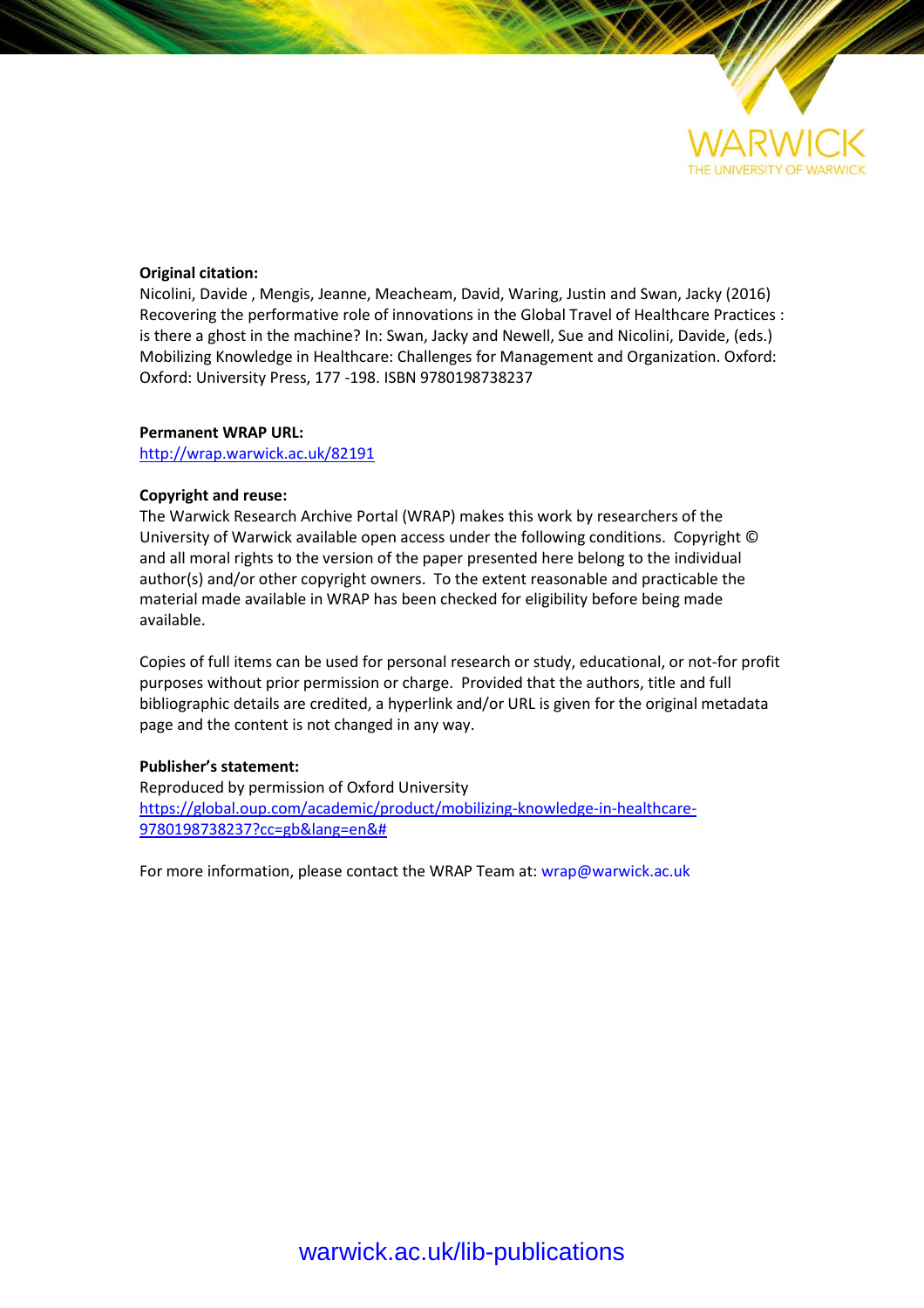Comp. by: Vasanthi Stage : Revises2 ChapterID: 0002675946 Date:25/4/16 Time:10:52:47<br>Filepath://ppdys1122/BgPr/OUP\_CAP/IN/Process/0002675946.3d Dictionary : OUP\_UKdictionary 177

**OUP UNCORRECTED PROOF – REVISES, 25/4/2016, SPi**

Published in: Swan, J., Newell, S. Nicolini, D. eds (2016). Mobilizing Knowledge in Healthcare. Oxford: Univesrity Press, Pp. 19-35.

# **8**

# **Recovering the Performative Role of Innovations in the Global Travel of Healthcare Practices**

# Is there a Ghost in the Machine?

*Davide Nicolini, Jeanne Mengis, David Meacheam, Justin Waring, and Jacky Swan*

# CHAPTER SUMMARY

This chapter discusses the global travel of practices with reference to the international patient safety movement, focusing on a specific approach to incident investigation (Root Cause Analysis or RCA for short). We assess how knowledge of the technique was mobilized, from the United States to Australia, the United Kingdom and beyond. We argue that the mobilization and world spanning circulation of this set of practices was sustained and facilitated by the construction of an "anxiety-reassurance" package. This package worked to support the mobilization of the approach through, first, raising public and professional anxiety about pre-existing management practices around patient safety, and second, creating reassurance by proposing a new management solution to solve this problem. Playing together these two seemingly opposite discourses, the innovation generated a wave of interest and urgency that it then rode and that allowed rapid globalization. Below we show how this powerful "package" actively translated the new approach in the sense of both circulating and profoundly reconfiguring it. We suggest that a focus on the innovation as a well-oiled piece of discursive machinery helps us "unpack the black box," and understand the active role of innovations in fueling their own translation. This without reverting to the old idea that innovations are "diffused."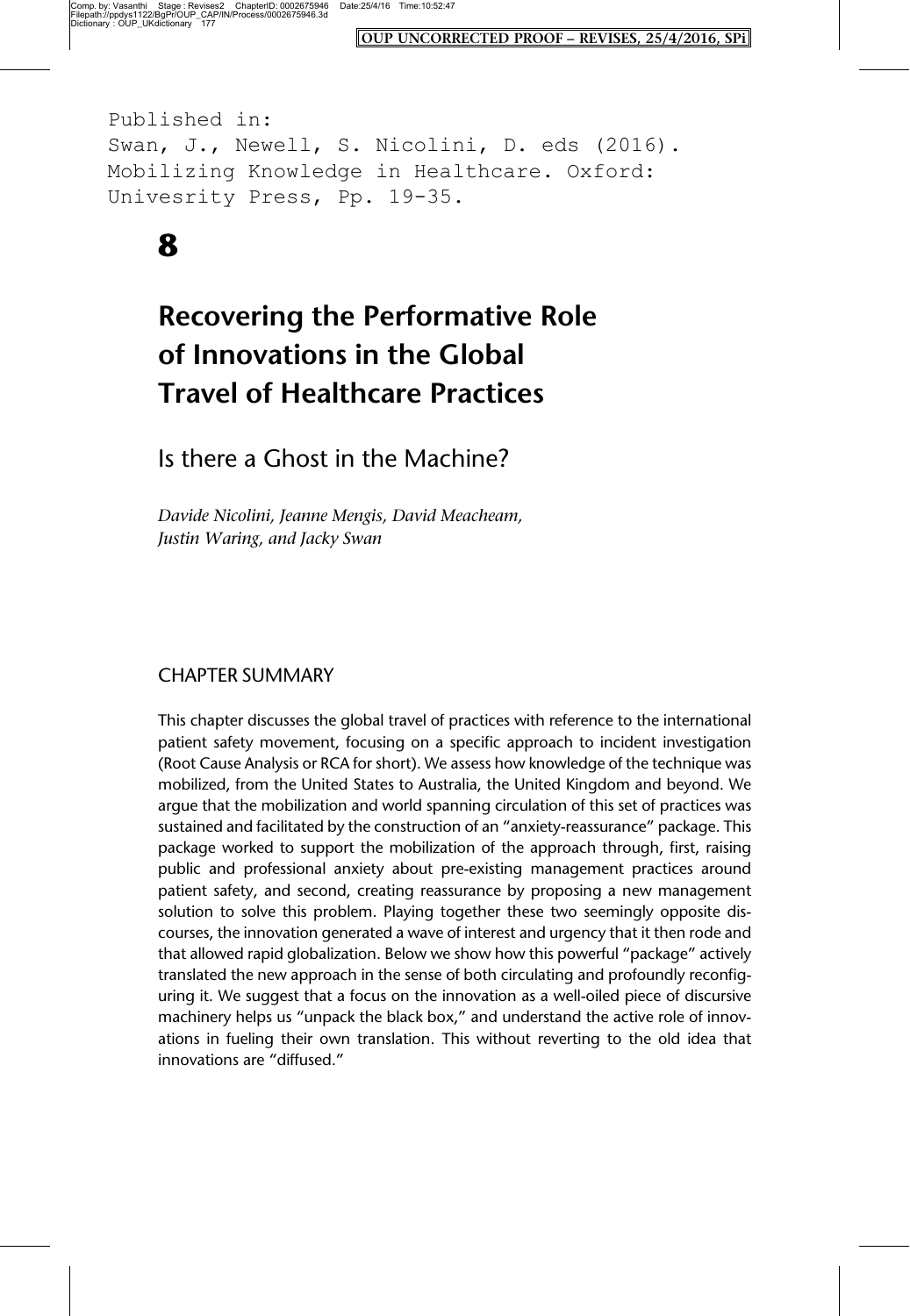# **8.1 Introduction**

For the most part of the twentieth century, academics and policy makers alike endorsed the view that modes of organizing, practices, and ideas diffuse within a population or field through a more or less mindless process of contagion, usually described using the chemical image of diffusion (Rogers, 1995; Strang and Soule, 1998; Van de Ven and Hargrave, 2004). The idea of innovation and policy diffusion is based on a rational communication model and draws on the implicit principle that the knowledge is transmitted unchanged; the success of the innovation depends on the fit between the nature of the sender, the object that is translated, and the receivers. Adopters are often depicted as passive; the focus is on responsive adaptive behavior; the engine behind the diffusion of innovations is assumed to be either the acquisition of a competitive advantage or normative compliance (Johnson and Hagström, 2005).

From the 1990s this under-socialized, scarcely performative view of the circulation and take-up of new knowledge, practices and modes of organizing was problematized by a number of studies which confronted diffusion theory to posit the existence of a "ghost in the machine"<sup>1</sup> and brought to attention the active role of adopters in the process of innovation (Latour, 1986; Czarniawska and Joerges, 1996; Czarniawska and Sevón, 1996; Strang and Soule, 1998; Johnson and Hagström, 2005; Frenkel, 2005; Czarniawska and Sevón, 2005a; Boxenbaum and Battilana, 2005; Morris and Lancaster, 2006; Sahlin and Wedlin, 2008; Ansari, Fiss, and Zajac, 2010; Nicolini, 2010). Contrary to the prevailing diffusionist view, the Sociology of Translation suggested that the circulation<sup>2</sup> and take-up of innovations is better understood as a social and political process through which new ways of working actively "carve out" a space within the existing texture of practices. This is achieved by a process that allows them to become associated with a variety of different interests and goals. The more interests and goals a new practice or innovation can serve and mobilize, the more irresistible it will become. The model derives from a strong semiotic, material, and political orientation to social affairs and is based on three main claims (Latour, 1986).

Firstly, practices, policies, and modes of organizing do not actually travel and always require some type of intermediary to move in space and time. Such intermediation is usually discursive and symbolic in character. In short, it is not practices or ways of doing which travel but rather their descriptions or representations. Practice, policies, and institution are thus turned into texts, ideas, models, images, drawings, narratives, examples, and so on, which are circulated far away from the point of origin. Practices, policies, and ways of working can also be inscribed in human bodies and minds, in the form of skills and competences. In this case humans become themselves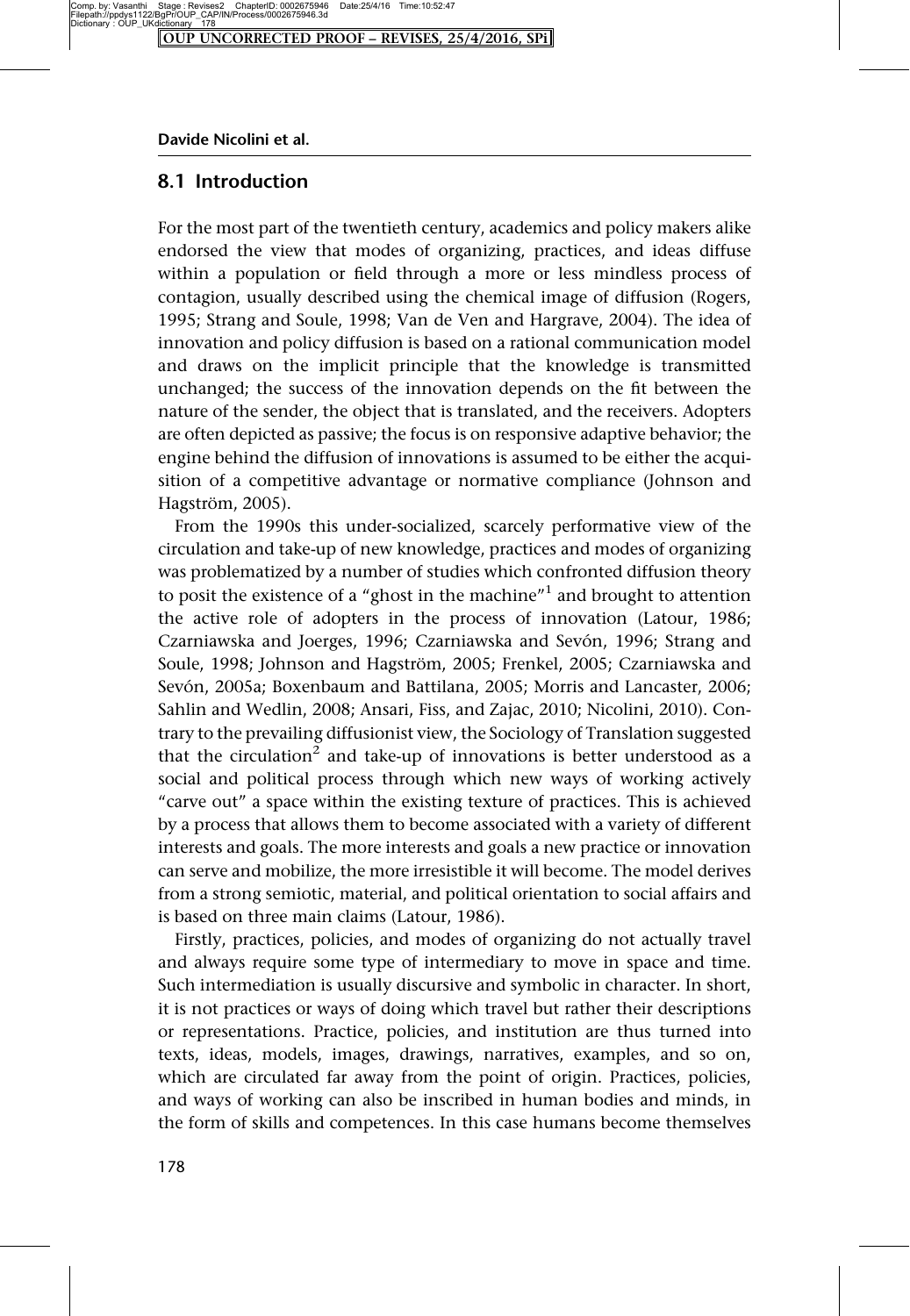## **Global Travel of Healthcare Practices**

intermediaries. Finally, in certain circumstances material objects like prototypes, software, and other artifacts can also be used to convey the idea of a practice, policy, or particular new ways of working. From a research point of view the key empirical question is not only how a practice moves in space and time but how one particular new way of doing becomes relevant and compelling given that we are continuously surrounded by endless new ideas and possibilities.

Secondly, and strictly related to the former, the movement in space and time of any new knowledge, practice, or mode of organizing, is in the hands of those involved. They may accept it, modify it, deflect it, betray it, add to it, appropriate it, or let it drop (Latour, 1986: 267). The impetus must thus come from the potential users themselves who must perceive some benefits from the adoption of this new way of working. Each of these actors shapes the innovation to their own ends. Instead of a process of transfer and transmission, we have thus a process of continuous transformation (Latour, 1986).

Thirdly, because there are always several possible competing interpretations of any new way of doing things, each serving a particular type of interest, the translation process should always be regarded as a political task that takes place within specific institutional constraints and power dynamics. Organizational fields are thus the locus of tactics, strategic action, and conflict (Waring and Currie, 2009). Translating innovation is always tied to the local pursuit of specific material or immaterial interests. The receivers and (potential) adopters of innovations are thus not only active, they are politically savvy.

From the perspective of the Sociology of Translation, focusing on the characteristics of the innovation and its presumed innovativeness makes little sense and the process of translation, rather than the properties of innovative ways of organizing and practices, needs to be the focus of "diffusion" studies (Czarniawska and Joerges, 1996: 25). Innovations travel fueled mostly by the need (or desire) of actors to imitate others while pursuing their own specific interests (Czarniawska and Joerges, 1996; Czarniawska and Sevón, 2005b). Accordingly, studies in this tradition have traditionally focused on the micro-tactics and broader processes whereby interests are organized, movements created and innovations propelled (see Boxenbaum and Pedersen, 2009 for a review). However, while the previous studies documented the journey of innovative ideas and how they are made to change in the process (Ansari, Fiss, and Zajac, 2010) innovations were seen mostly as rather inert intermediaries that human individual or collective agents passed to each other. The performative power of the innovation itself was downplayed or ignored, being perceived as belonging to the alternative (i.e. diffusion) paradigm.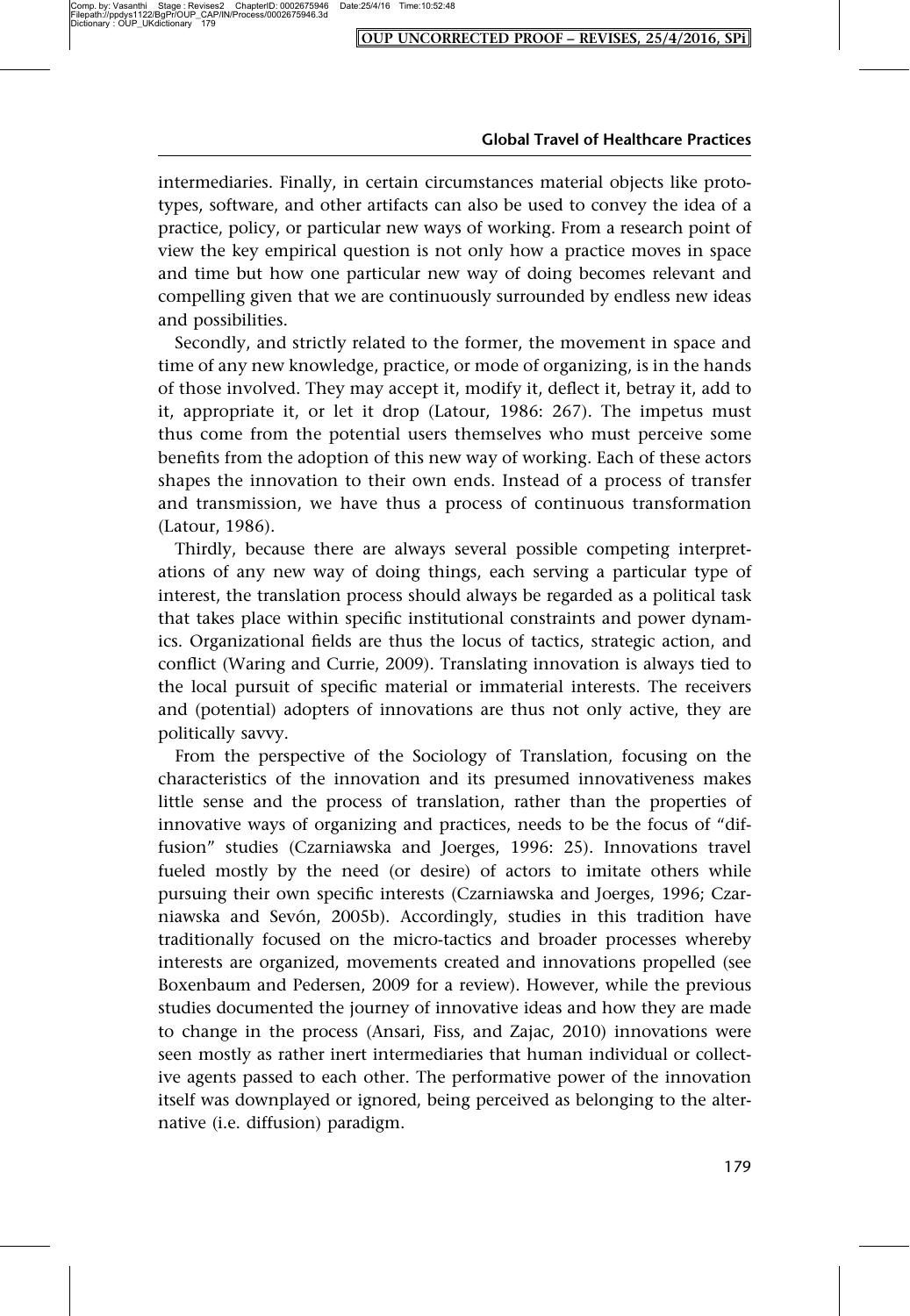#### **Davide Nicolini et al.**

In this chapter we argue that by doing so the Sociology of Translation missed a chance to add a few more mediators in the world (Latour's battlecry is "more mediators and less intermediaries" see Latour, 2005: 37 and ff.) The difference between intermediation and mediation is subtle but important. Intermediaries are mediums, neutral carriers (Latour, 1994: 31). They have limited or no influence on the nature of the message or what has been exchanged. Mediation, on the other hand, implies displacement, drift, invention, and "the creation of a link that did not exist before and that to some degree modifies two elements or agents" (Latour, 1994: 31). This often requires that the message or the thing that is exchanged is modified to become more acceptable to both parties. At the end of a process of mediation both parties will end up in places that were different from where they started. Mediators are thus by definition active and consequential both on the exchange and what is exchanged.

We argue that in specific circumstances the innovation itself should be included in the explanation of its success—the innovation is a mediator in its own right. This is not because of its supposed inherent innovativeness (as in the traditional diffusion approach) but more simply because certain innovations, especially complex process innovations, are engineered to perform a specific type of (discursive) work that contributes to translation, diffusion and success. In the case of Root Cause Analysis (RCA)—a set of practices, tools and skills to investigate the origin of serious clinical incidents, the innovation itself operated as a capable, heterogeneous assemblage of human and non-human elements that actively contributed to create the context for its adoption. The package of discursive resources, tools and people (Nicolini, Waring, and Mengis, 2011) worked together to support the spread of the approach, first, by raising public and professional anxiety about the performance of pre-existing practices around patient safety, and second, by creating reassurance through proposing a new management solution to solve the crisis it had artfully created. By playing together these two seemingly opposite discourses, the innovation package generated a wave of interest and urgency that it then rode and that allowed its fast global circulation. For once, the ghost is in the machine.

This chapter is organized as follows. After briefly summarizing our research methods and context, we describe the journey whereby RCA was translated from one discipline to another and then proceeded to jump from continent to continent until it became a global phenomenon. We then zoom in on the nature of RCA and unpack its strategies and the language employed when invoking its use that explain its performative capability. We conclude by framing our findings within the broader discussion on the translation, transition, and transmission of knowledge across time and space.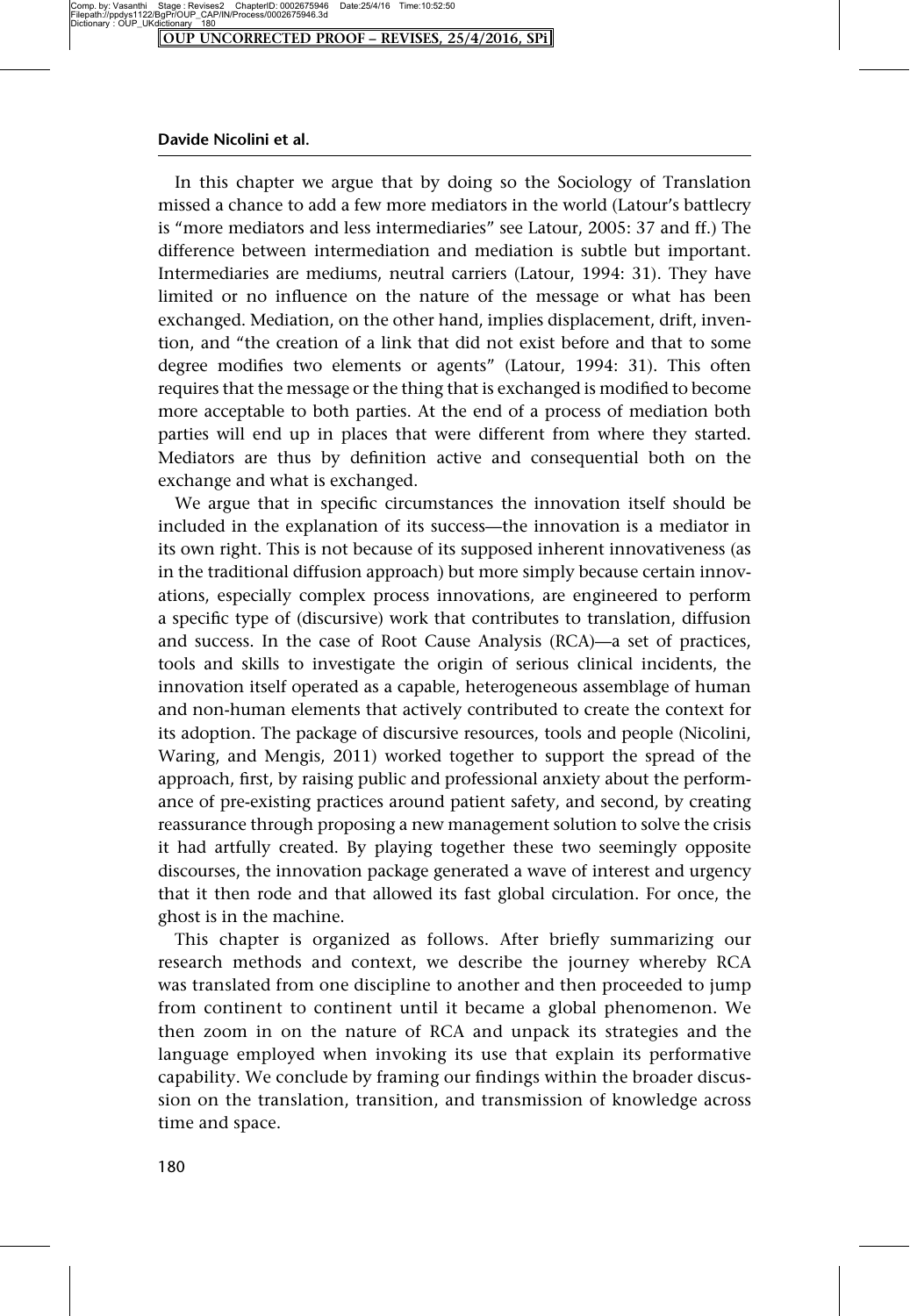Comp. by: Vasanthi Stage : Revises2 ChapterID: 0002675946 Date:25/4/16 Time:10:52:51<br>Filepath://ppdys1122/BgPr/OUP\_CAP/IN/Process/0002675946.3d Dictionary : OUP\_UKdictionary 181

#### **OUP UNCORRECTED PROOF – REVISES, 25/4/2016, SPi**

# **Global Travel of Healthcare Practices**

# **8.2 Context and Methods**

Our research style is based on analytic narratives (Bates et al., 2000) and process tracing (George and Bennett, 2005). Theory-guided process-tracing approaches generate explanatory models based on a limited number of historical cases.

We conducted twenty-six semi-structured interviews and a comprehensive documentary analysis in the USA, Australia, and the UK. We chart here the travel of the idea and practice of RCA (Czarniawska and Sevón, 1996; Czarniawska and Sevón, 2005a; Nicolini, 2010), examining how it was adopted as the dominant approach to learn from incidents and improve safety in the UK, Australia, and elsewhere.

Interviews were tape recorded and transcribed. Two of the authors then proceeded to create a time-ordered matrix and a number of process-event charts, working inductively to identify clear recurring patterns in the data (Levi, 2002).

# 8.2.1 *What is RCA?*

Root Cause Analysis refers to a family of structured methodologies for the retrospective and structured investigation of adverse incidents, near misses and sentinel events. It is aimed at helping organizations learn from their mistakes (Wald and Shojania, 2001). RCA is based on the belief that in order to prevent accidents from recurring an interdisciplinary team has to inquire not only how the event happened, but what are its underlying systemic causes to formulate corrective actions (Carroll, Rudolph, and Hatakenaka, 2002). RCA promises that organizational problems and the solutions to these problems can be identified through robust, rigorous, and rational analytical processes (Andersen and Fagerhaug, 2000).

As a process, RCA fits within a wider model of organizational learning that involves stages for knowledge sharing through incident reporting, stratification of incidents to determine their relative priority, structured investigation to determine the underlying causes and producing recommendations and service improvements to promote future safety (Nicolini, Waring, and Mengis, 2011). RCA is based on a rational choice approach to problem solving (March, 1994) and a linear view of organizational change (see, for example, Weick and Quinn, 1999). The ideal RCA process is summarized in Table 8.1.

While variations of this model exist (Bagian et al., 2002; Woloshynowych et al., 2005), there remains an enduring commitment to following a linear analytical framework (Runciman and Walton, 2007). The broad consensus is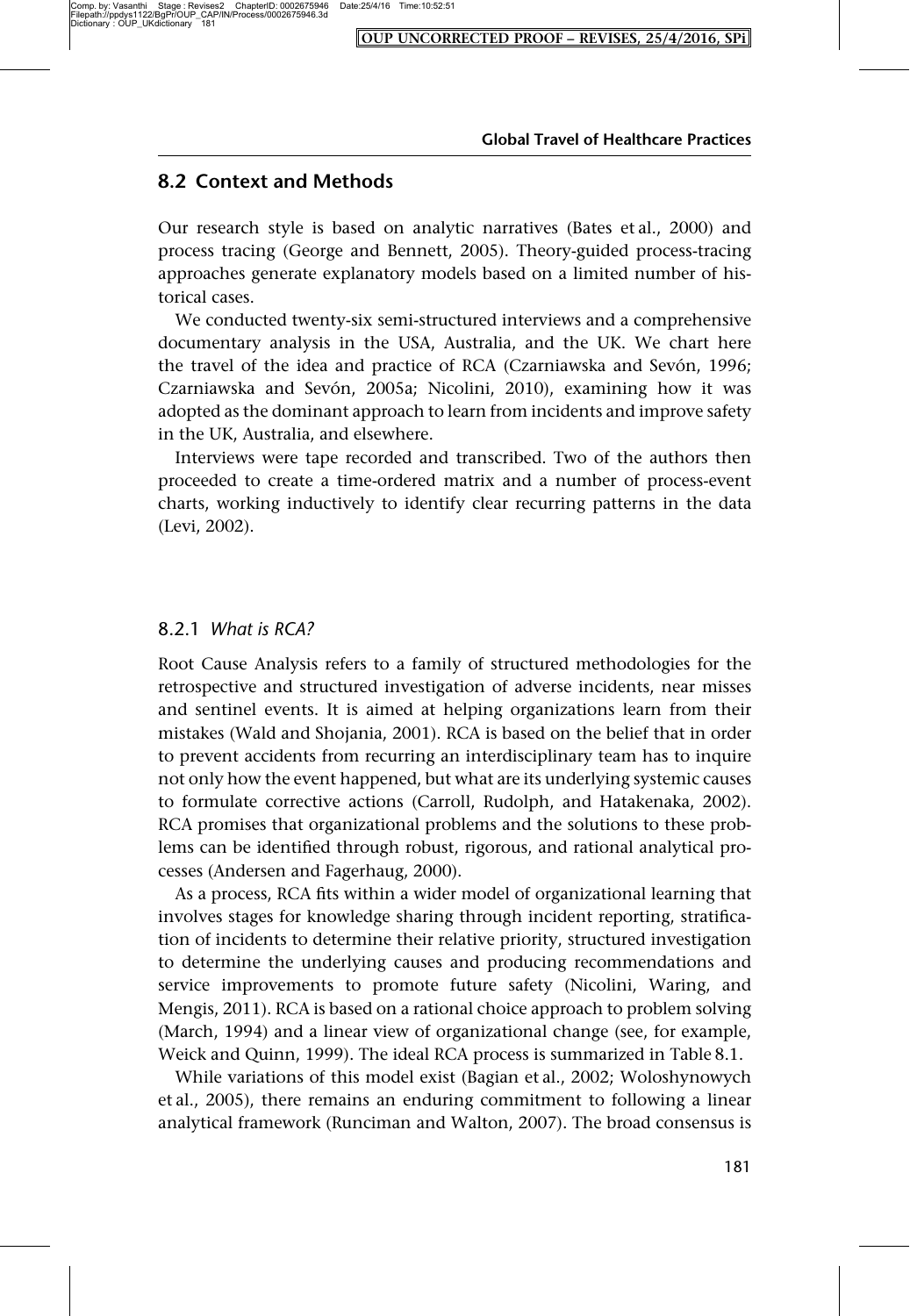#### **Table 8.1.** An ideal model of the RCA process (from Amo, 1998)

#### **The seven steps for Root Cause Analysis**

1. Identify the incident to be analyzed

- 2. Organize a team to carry out the RCA
- 3. Study the work processes
- 4. Collect the facts
- 5. Search for causes
- 6. Take action
- 7. Evaluate the actions taken.

#### **Table 8.2.** Root Cause Analysis in practice

#### *What is the focus of RCA investigations?*

The following is an example of a root cause analysis conducted within a Victorian (Australian) public hospital. A suicidal patient admitted to inpatient care concealed medication previously prescribed and attempted suicide via overdose. The patient survived this attempt, but subsequently succeeded in hanging themselves within the inpatient unit. The subsequent RCA investigation recommended changes in the search procedures of patients' belongings when admitted to care, revision of the guidelines for care of suicidal patients and implementing an improved anti-ligature system for bathroom doors/fittings. (State Government Victoria, Department of Health, 2014)

#### *How does RCA work in practice?*

At one of the hospital we observed in the UK the "RCA" described a facilitated group session held in one of the departments in order to further investigate and discuss an untoward accident with serious consequences for a patient. Participation was strongly encouraged but not mandatory. Usually about a dozen people attended. Statements were collected ahead of the meeting and a timeline carefully constructed. The facilitator used the incident timeline to trigger and structure a conversation in search of immediate and root causes. Other tools were utilized to give depth to the discussion, for example a fishbone analysis of contributory factors. At the end of the session the facilitators usually identified some of the "good practices" that emerged during the discussion as well as some of the lesson learned and areas that required change. A report summarizing the discussion and action point was then sent to the hospital management for approval.

that RCA represents an umbrella or toolbox of approaches rather than a single method (Andersen and Fagerhaug, 2000: 12).

Woloshynowych et al. (2005) report that more than forty RCA techniques are available, including brainstorming, cause-effect charts, change analysis, "five whys" diagrams, fault trees, and Gantt charts, providing different levels and forms of analysis at different stages of the investigation. Two examples of RCA are provided in Table 8.2.

# **8.3 Findings: The Global Travel of RCA**

#### 8.3.1 *The Origins: Jumping Industry Boundaries*

The modern version of RCA has its roots in the nuclear branch of the US Navy where the approach was developed as a tool to guarantee high standards of performance and reliability. After the Three Mile Island incident (1979), and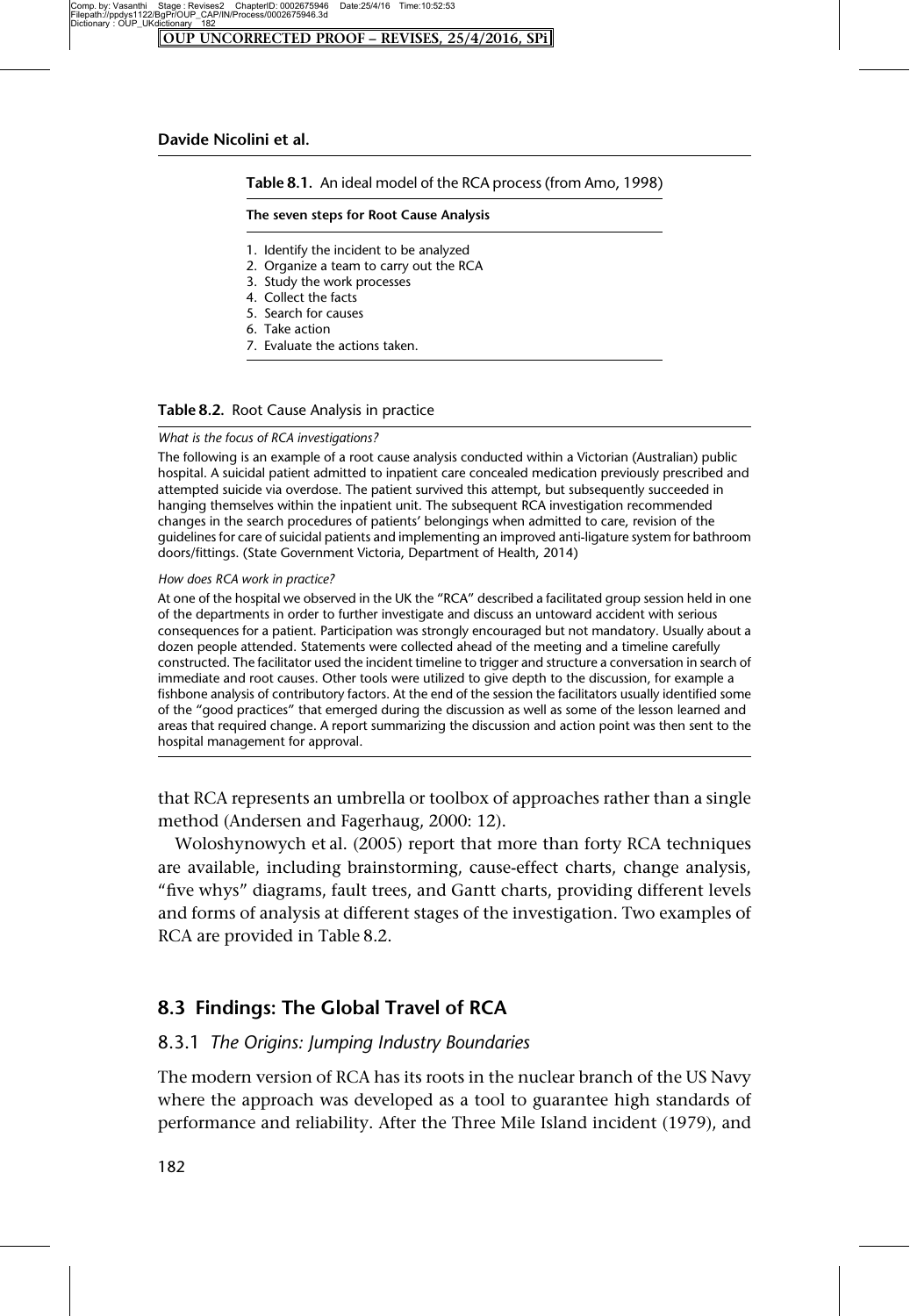# **Global Travel of Healthcare Practices**

subsequent enquiry, RCA was widely adopted by civilian and military nuclear industry establishments (Carroll, 1998; Wears, Perry, and Sutcliffe, 2005). Seminal publications on RCA were written by nuclear industry experts. During the 1980s and 1990s, safety professionals—usually engineers—extended the method into other industries. By the mid-1990s RCA was a cemented part of the general body of knowledge for safety professionals.

# 8.3.2 *RCA Conquers the US Healthcare Sector*

In the USA, the use of a structured method to investigate incidents was introduced in healthcare in the mid-1990s through the jointed and sometime disjointed efforts of two large agencies—the Joint Commission for Accreditation of Hospitals ("the Joint Commission") and the Veterans Health Affairs Administration (VHA) (Wears, Perry, and Sutcliffe, 2005).

The Joint Commission is an independent, not-for-profit organization formed by the merger of the largest medical associations in North America. Its primary purpose is to evaluate and provide voluntary accreditation to healthcare organizations. The VHA provides medical services for US armed forces veterans and their families. It is government funded and is the largest integrated healthcare system in the USA, serving 8.3 million customers per annum.

Both organizations became sensitized to the issue of patient safety following the Harvard Medical Practice Study (Brennan et al., 1991). The study examined 30,121 randomly selected records from fifty-one randomly selected hospitals and found that adverse events occurred in 3.7 percent of the cases (1,114 patients). In 13.6 percent of cases this lead to death (151 cases). Almost one quarter of these incidents were due to negligence.

Following the publication of the report the Joint Commission introduced an "agenda for change," including a system of voluntary reporting of critical incidents. Informants described this as highly ineffective. Under increased media attention and the report of a string of horror stories coming out of accredited hospitals, in 1995 the Joint Commission considered a punitive response, withdrawing accreditation from "error" hospitals. According to one of our informants, this policy was abandoned in favor of a more developmental approach promoted by Rick Croteau, a former NASA doctor proficient in using engineering techniques to investigate accidents and prevent their reoccurrence. Croteau, as director of the Joint Commission strategic initiative on preventing clinical errors, promoted a policy requiring all hospitals to investigate and report the causes of the most serious adverse events ("sentinel events") so that the Joint Commission could conduct cross hospital analysis and make recommendations for change. The Joint Commission developed a detailed definition of sentinel events and promoted the use of "Focus Reviews," a team based exercise modeled on Quality Circles (one of our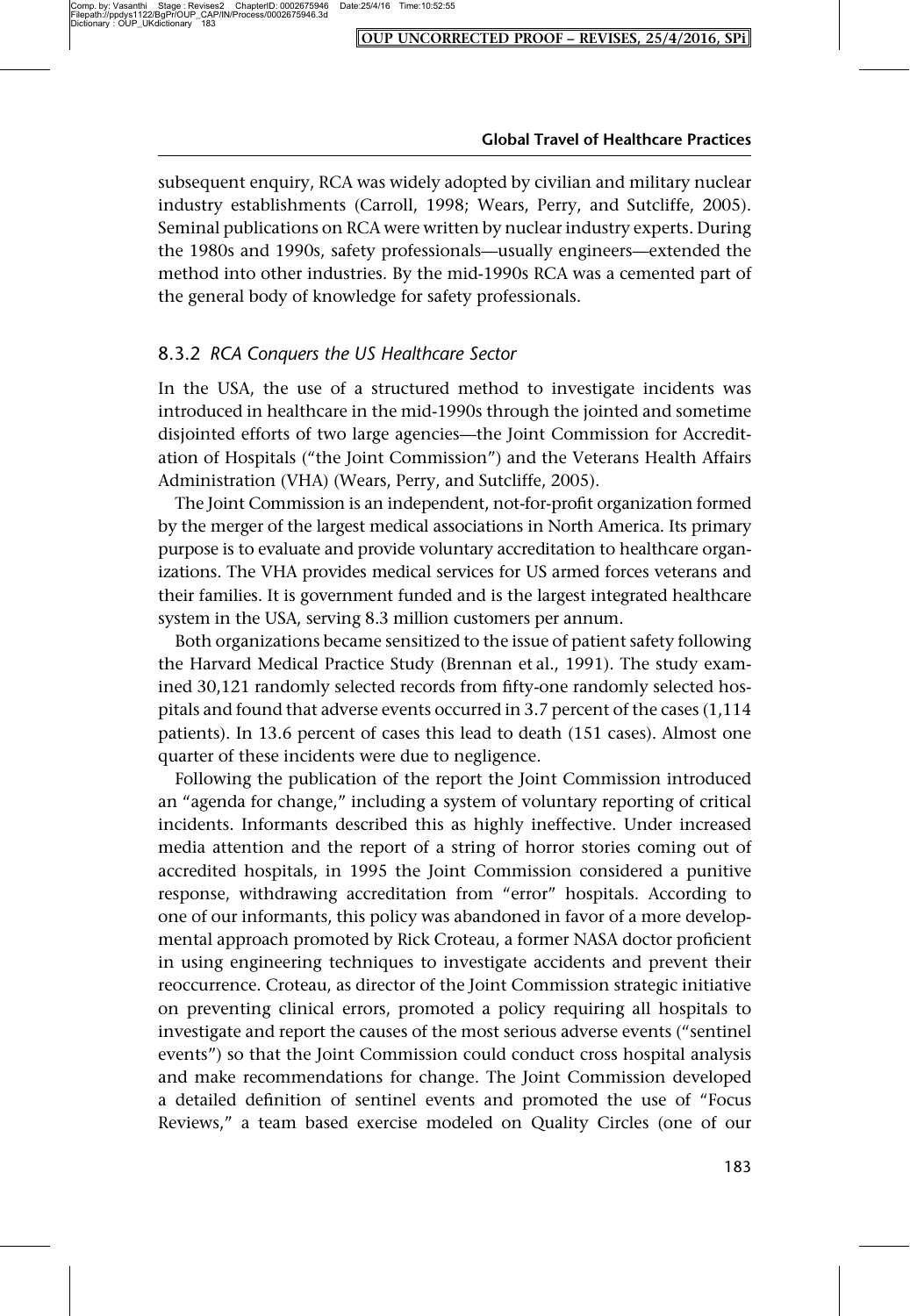informants described this as "RCA under a different name"). Conducting the Focus Reviews was voluntary (the Joint Commission did not have enforcing power), member organizations were motivated to adopt the practice as accreditation status would not be changed if a review was conducted. The Joint Commission however could only recommend but not prescribe how such reviews were to be conducted.

Concurrently, the VHA was following a similar path and in the early 1990s established a Patient Safety Event Registry. The process required that local experts would conduct an investigation using ten structured questions. In typical bureaucratic fashion, the report would then be sent to regional and possibly national offices. According to our informants quality was poor and the question usually attracting most attention was whether the incident could have adverse public relations effects.

Evolution hastened in the mid-1990s, when the VHA employed Jim Bagian, an ex-astronaut and safety expert at NASA. He was brought in to guide the newly established Patient Safety Improvement initiative, later to become the VHA National Centre for Patient Safety. Bagian's initial actions included establishing an Expert Panel on Patient Safety System Design with a mix of VHA employees and experts from aviation, safety engineering and psychology. The panel proposed a set of recommendations to guide the VHA attempt to improve their safety record. They examined the reporting systems used in aviation and aeronautics and in 1997 produced a series of recommendations aimed at establishing a mandatory, non-punitive system of investigation and reporting focused on learning rather than apportioning blame. At the core of the approach was RCA, understood as a structured, team based method of incident investigation that would feed the improvement process. The approach was formalized in the 1998 "VHA Patient Safety Improvement Handbook," now in its third iteration. At the same time, the two organizations (and others not mentioned here for brevity's sake but which constituted an emerging community of interest), started to meet and exchange notes. In 1996 and 1998 the two organizations gathered several hundred experts at the Annenberg Conferences where the Joint Commission shared the lessons learned through the sentinel event program while the VHA discussed their approach to learning from errors.

Matters took a further dramatic turn in 1999 with the publication of the Institute of Medicine report "To err is human." The report replicated on a wider scale the Harvard Medical Practice Study and came to the striking conclusion that about 98,000 people die each year in US hospitals as a result of preventable medical errors. As one of our informants put it:

...the report changed the opinion of a lot of people ... From then on people could not say that medical malpractice was not a serious problem...this served to put the issue of patient safety, which previously had been invisible, on the radar screen.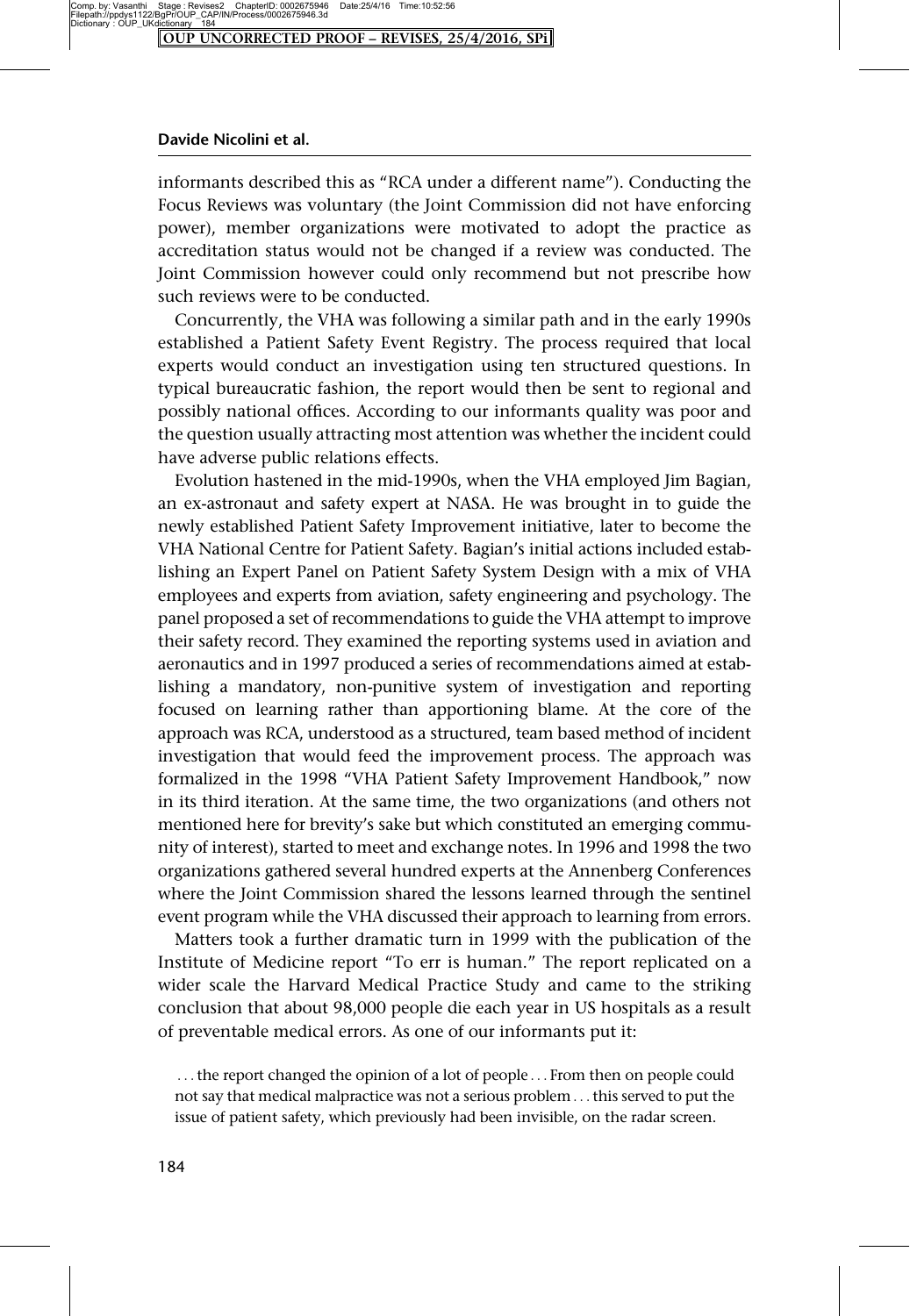## **Global Travel of Healthcare Practices**

Patient safety had been turned into a social problem (Kitsuse and Spector, 1973). One outcome of the report was the joint development of a Safety Assessment Code (SAC) Matrix for close calls and adverse events, bringing together the classifications used by the VHA and the Joint Commission.

Following the publication of the report, the VHA also sped up the roll out of RCA as the main approach to learn from incidents. How RCA was to be conducted in all VHA facilities, the tools to be used, when and by whom, were codified in a new version of the Handbook issued in 2000. This included diagrams, instructions on how to conduct the investigation, who was to be involved, how remedial actions were to be formulated. The initiative was a resounding success:

We started out with less than 10% of our facilities volunteering to try this, less than 10%. In less than a month from that 10% starting to do it, the gossip mill, if you will—the conversations they would have with their colleagues ... every other facility was demanding to do it immediately, and that's not an exaggeration ... I had calls or emails from every director saying, "How come we are not doing this already? When do we get to start doing this?" which is a good problem to have. (Interviewee)

Concurrently, Bagian visited the Joint Commission, presented the VHA approach and showed their materials. Soon after, Dennis O'Leary, head of the Joint Commission, publicly confirmed that new Joint Commission policy was to be based on VHA's handbook for Patient Safety.

The march of RCA now was irresistible. In 2002 stakeholders across the public and private sector establish the National Quality Forum and created the first list of "never events" (very serious incidents that should never happen), and monitored their occurrence. In 2005 the Department of Health and Human Services started a national network of Patient Safety Organizations that collected and analyzed voluntary reports of adverse events. In both cases, RCA was identified as the main tool to investigate incidents, produce change, and address "the underlying system of care deficiencies" (Andersen and Fagerhaug, 2000).

Members of the two organizations differ on who should be credited for the success of the RCA. Members of the Joint Commission suggested that the VHA version of the RCA was just a modification of what they had been doing for almost two decades. The VHA claims that they should be credited for the introduction of engineering rigor and discipline:

[At the Joint Commission] nobody knew how to do investigations. They would sit down together and look at it and say, "well, yeah, the nurse should try harder," or "I do not know, that's just a normal complication; patients died, but that just happens." So 50% of the time they get to the end saying "that just happened" while the other 50% was "try harder" or give them some training. (Interviewee)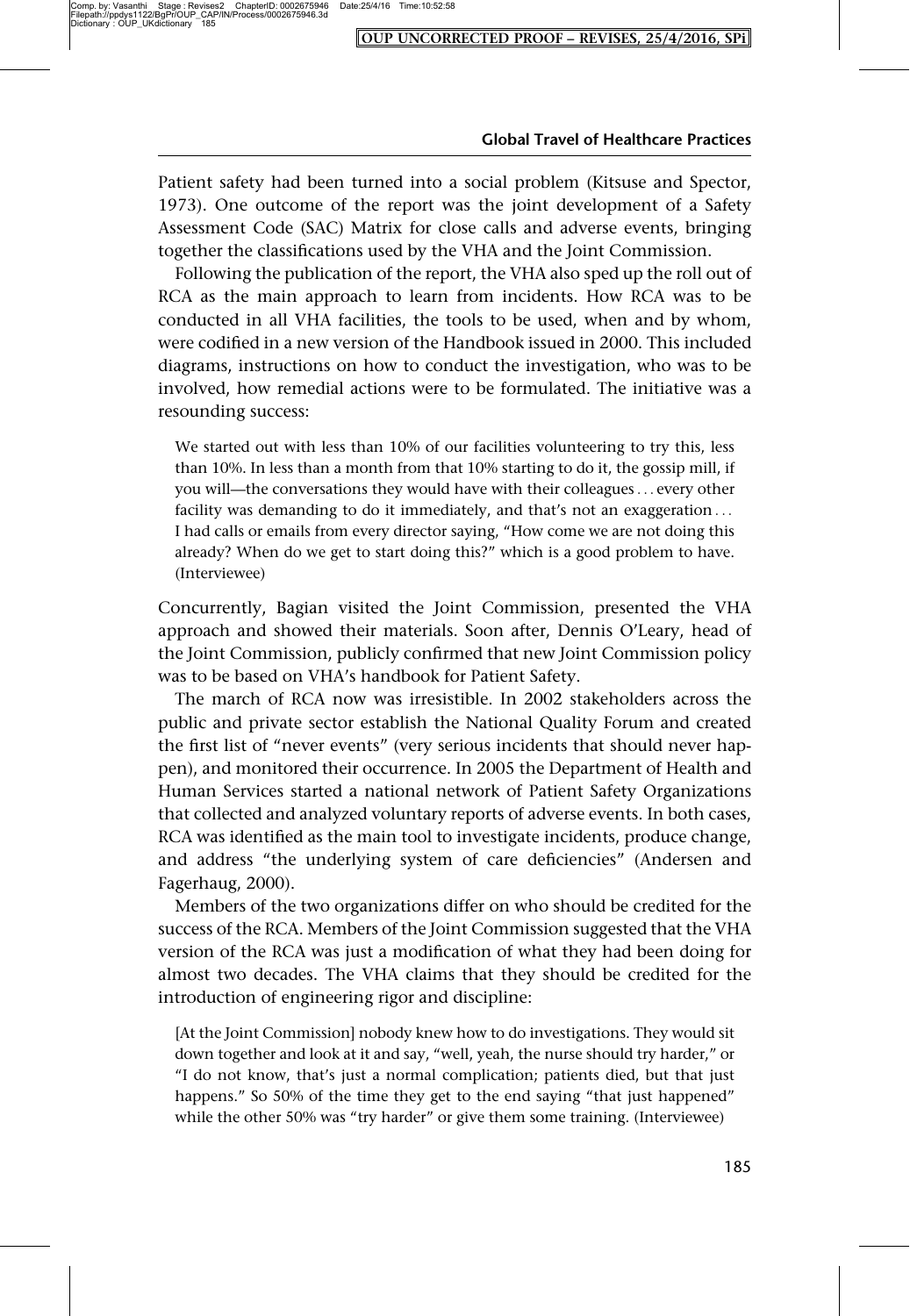VHA staff are happy to acknowledge that the Joint Commission had a critical role in the mainstreaming of RCA "We were acting as providers, and they were really the government oversight although we also had  $CMS<sup>3</sup>$  which is another government [agency] ... There's no end of government oversight, but they were the biggest of the oversight groups." If the Joint Commission speaks, the US hospitals listen.

# 8.3.3 *RCA Crosses the Atlantic and Takes Root in the UK*

As in the USA, institutionalized attention on patient safety in the UK started to emerge in the 1990s, the dawn of what Power (2007) describes as the age of the risk management of everything. Risk management has become a benchmark of good governance for banks, hospitals and many other organizations. Since the mid-1970s National Health Service (NHS) organizations were required to apply the Health and Safety at Work Act, 1974, subsequently safety in healthcare was forcefully brought to the fore by a series of reports from the National Audit Office in the early 1990s. In a report from 1995, for example, the National Audit Office found that "hospitals are ... dangerous places for patients, staff and visitors" and that "the large number of accidents imposes a very significant burden on NHS resources which could be better spent on patient care" (National Audit Office, 1996).

Monitoring the occurrence of incidents was central to this approach. In 1991, the Department of Health (DoH) issued to all the local healthcare authorities a suite of occupational health and safety tools (SAFECODE) including IRIS, the first standardized method to report incidents implemented in the UK. The tool allowed monitoring the frequency of adverse events and provided the basis both for a number of government reports and the establishment of the still existing Clinical Negligence Scheme for Trusts, a mandatory internal insurance system. Premiums are calculated on the number of past occurrences, with significant discounts for organizations who can demonstrate that they proactively try to prevent incidents. IRIS, however, was used sporadically. As the 1995 National Audit Office report put it "we consider it unsatisfactory that, despite the NHS Executive's previous guidance, many hospitals do not have accident recording systems which provide accurate and timely information."

While the NHS was pursuing a traditional risk management approach, culminating in 1999 with the adoption of the Australian Risk Management Standard as the official NHS policy, others were following a different path. In 1995 academics and clinicians established a research unit on patient safety at University College London. The group, led by Charles Vincent, tried to adapt to the needs of healthcare settings the principles of the so called "human factor" approach to incidents (Reason, 1995). "Human factors" utilizes systemic and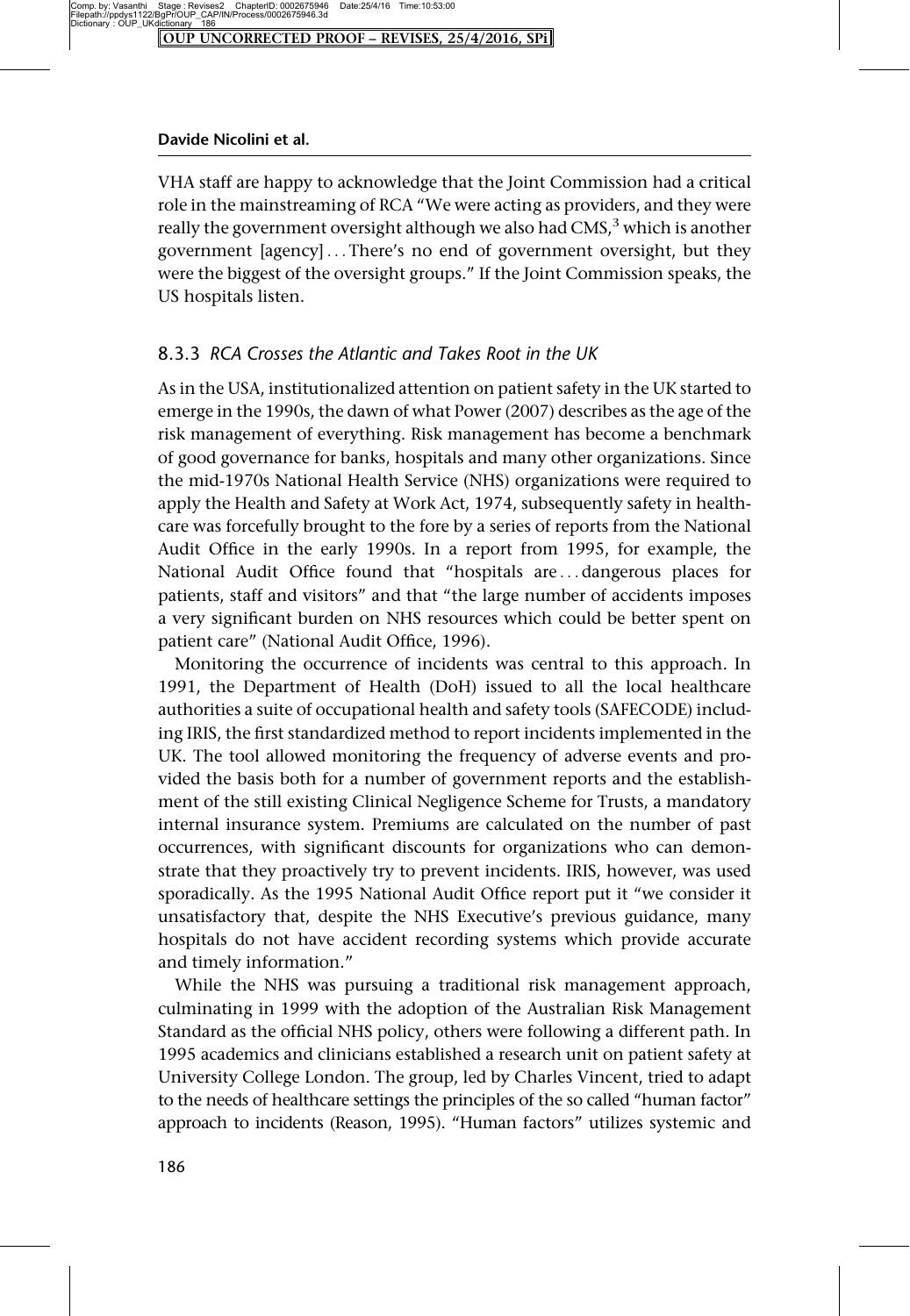#### **Global Travel of Healthcare Practices**

psychological principles to identify the communicational, cultural and contextual reasons for the occurrence of adverse events. As a founding member put it, one of the main concerns of the group was "how we could investigate incidents more systematically and produce change." While the government was mainly interested in auditing the number of incidents, internal investigations at the time were mainly used to apportion blame: "they had morbidity and mortality meetings that junior doctors and the midwives used to hate going to because they knew they were going to be hung, drawn and quartered" (Interviewee).

The group produced the CRU/ALARM protocol, a structured method for investigating clinical incidents using a combination of record review, staff interviews and a human factors checklist highlighting psychological and organizational factors (Vincent, Taylor-Adams, and Stanhope, 1998). According to an interviewee, while the protocol drew from a variety of sources, they intentionally refrained from using the name RCA. This was because RCA was perceived as a set of tools and approaches "that you apply when you are doing a systematic incident investigation" rather than a protocol that can guide the investigation. RCA was "just a label," and possibly a confusing one. As our informant stated "I think the people that were talking about Root Cause Analysis at that time were probably not people who were experts in investigation techniques." The label was as intriguing as it was vague.

As in the USA, matters in the UK took a dramatic turn in the early 2000s following yet another scandal. An inquiry conducted at Bristol Royal Infirmary in the late 1990s identified catastrophic systemic failures compounded with a culture of secrecy and collusion that had led to the preventable death of at least thirty children over five years. The resulting wave of indignation led to an investigation into the NHS capacity to learn from incidents. The results were damning. The authors of the report "An Organization with a Memory" (DoH, 2000) candidly admitted that the NHS consistently failed to learn from its errors. The experts recommended establishing a unified mechanism for reporting incidents and for ensuring that where lessons were identified, the necessary changes were put into practice. They also recommended that the NHS promote a wider appreciation of the system approach in preventing and learning from errors as well as a more open culture in which errors and service failures could be reported and discussed.

One year later, the Department of Heath published a plan to address these issues and implement the recommendations. The 2001 report "Building a Safer NHS for Patients—Implementing an Organization with a Memory" instituted explicit links between safety and clinical governance (de facto putting managers and not clinicians in charge of patient safety); also establishing an arm's length agency in charge of promoting patient safety (the National Patient Safety Agency—NPSA) and set up a national repository for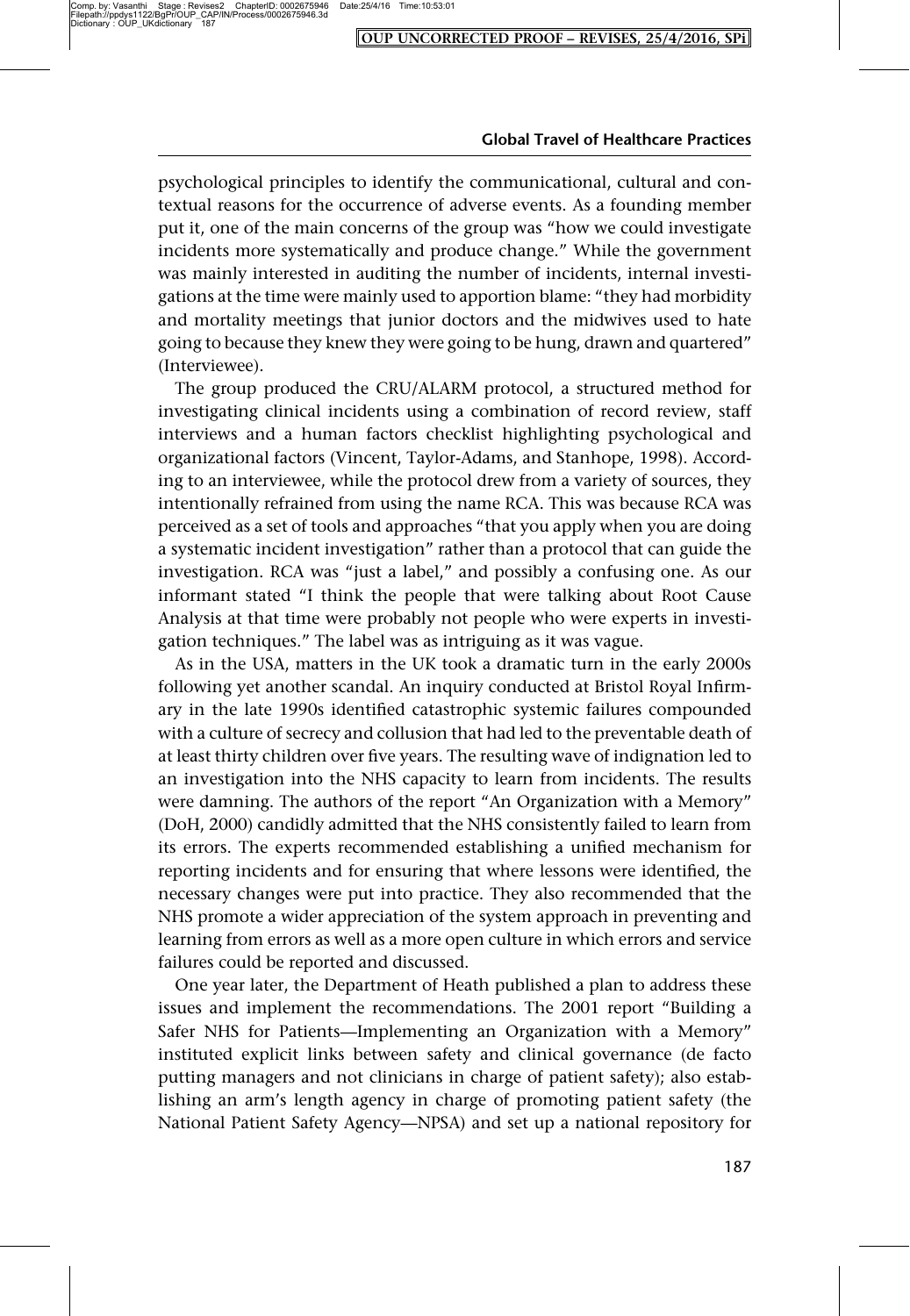reported incidents (National Reporting and Learning System) modeled on the existing Australian AIMS (see section 8.3.4). Finally, the report identified RCA as "the more in-depth approach to identifying causal or systems factors in more serious adverse events or near misses" (DoH, 2001: 37). Other homegrown systems and protocols such as SAFECODE and the CRU/ALARM protocols were ignored or subsumed under the RCA label.

Of particular interest here is that the report explicitly documents the international travel of RCA:

There are many approaches to root cause analysis used in healthcare and in other industries. The Department of Health is participating in an Australian initiative to review a range of approaches from different countries and produce guidance on alternative methodologies that are directly relevant to healthcare. We will pilot the results of this work during 2001 and issue guidance on root cause analysis. (DoH, 2001: 38)

The "Key features of a thorough root cause analysis" discussed at page 37 of the document are taken from a Joint Commission document, itself derived from the VA handbook. The international links that contributed to the success of RCA were confirmed by other sources. Speaking at a conference after the first year of operations of the new National Patient Safety Agency, a director of the Department of Health policy unit explained that:

Our preparations for this work began late last year by consulting experts in patient safety both in the UK and abroad. Leading patient safety proponents like Bill Runciman ... and Jim Bagian...We have collaborated closely with: ECRI, the Australian Patient Safety Foundation (APSF), the Centre for Patient Safety in Chicago, the Hong Kong Hospital Authority, the US Veterans Health Administration, and with other bodies and individuals. (Knox, 2002: 230)

The conference served as the launch pad for the report "Doing less Harm" (DoH, 2001). This established the policies and practices that were to be followed by the largest public healthcare organization in the world, the NHS. The document sanctioned the discursive equivalence between investigations and RCA and translated previous approaches under the new label. Conference organizer Stuart Emslie, inventor of SAFECODE, consultant to the Hong Kong government and the NHS, explicitly reframed the ALARM protocol in RCA terms, equating the two.

Not everyone was convinced by the wholesale adoption of the RCA vocabulary, however. Two of the most prominent figures of the UCL group recall that RCA (which they call a "misnomer") became a "buzzword" at NPSA:

I can remember Jenny Dinner (a pseudonym), because when she was initially in the post at the NPSA she gave me a call and said "do you know anything about this root cause analysis stuff?"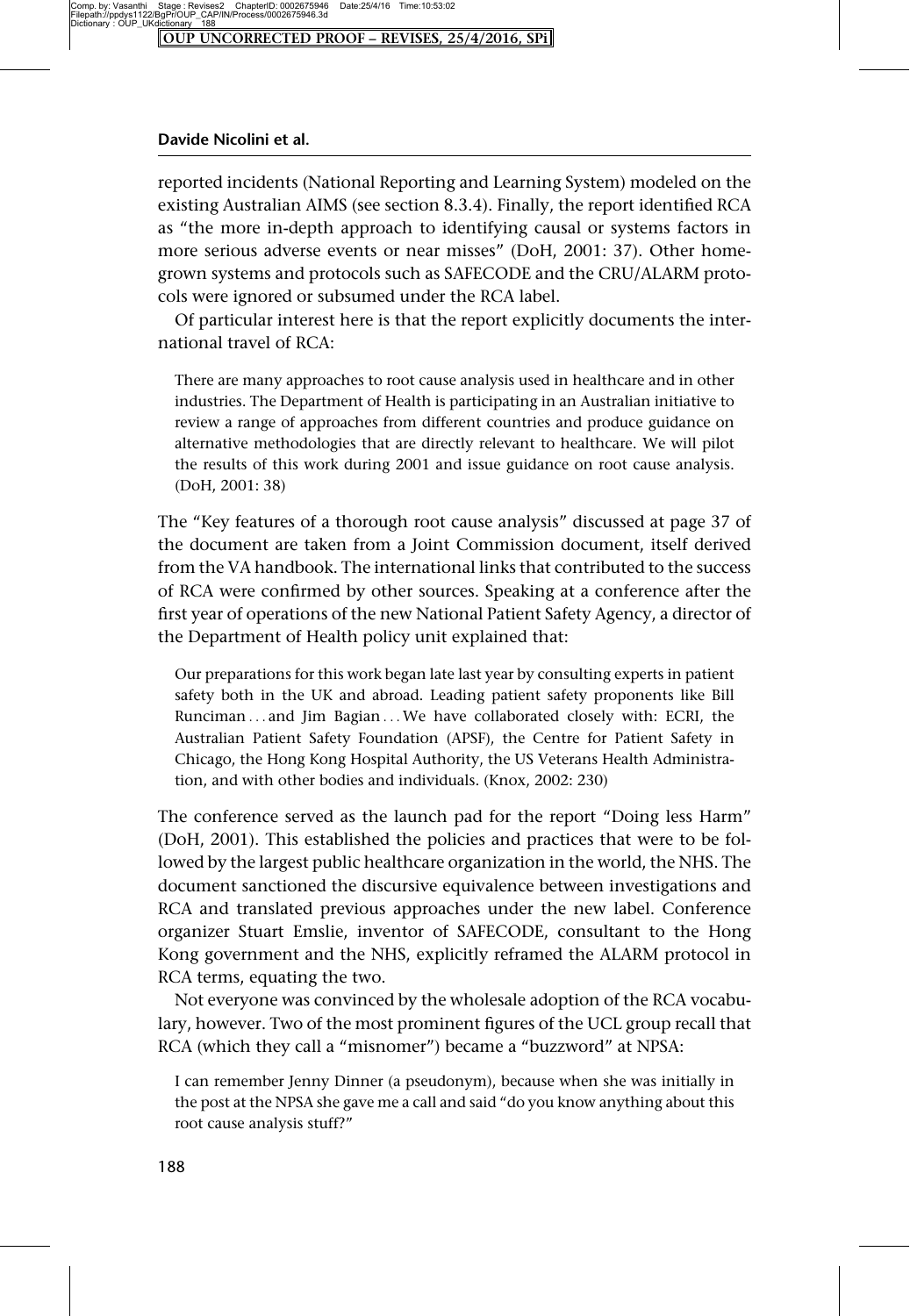# **Global Travel of Healthcare Practices**

The informant recalls the moment when the label became institutionalized, not so much in one of the many documents that, as we have seen above, the NHS produces at a very fast rate, but in the discursive practices of the patient safety community of practice:

Now how those "organization with a memory" people had come up with the terminology of root cause analysis I don't know ... but when the first cohort of Patient Safety Managers were trained [on how to conduct investigations] the terms was institutionalized and cannot be recalled ...the blind leading the blind.

# 8.3.4 *The Burning Deck: RCA Travels Down Under (and then Takes over the World)*

Within Australia the provision of public health services is primarily the concern of each of the separate eight states and territories. The story of the penetration of RCA in Australia is therefore more complex than in the two former cases. Here we recount what happened in three states: South Australia, New South Wales, and Queensland, as the story of RCA in Australia is intimately linked with—and in many ways similar to—the experience in the USA and UK.

South Australia was an early administration where attention to clinical incidents resulted in a co-ordinated attempt to record and monitor adverse events. In the mid-1980s a group of anaesthesiologists established a voluntary, anonymous reporting system (Advanced Incident Management System) which helps to collect and analyze detailed information about healthcare incidents using a classification based on most common adverse events. The AIMS-Anaesthesia database gained national attention after a serious incident with a vaporizer; clinicians identifying an array of problems with the equipment, leading to new, clearer guidelines that became a national and later international standard (Runciman, 2002; Øvretveit, 2005).

Quickly the AIMS system was expanded as a Federal initiative, to include all other specialties, providing a large, centralized repository of information on adverse events countrywide. With this data, and explicitly modelled on the 1991 Harvard Study, clinicians found that 16.3–16.5 percent of patients admitted to Australian hospitals experienced some sort of adverse event, capturing both political and popular attention (Wilson et al., 1995). A follow-up study found that about 50 percent of adverse events were preventable (Wilson et al., 1999). While the studies were later disputed for overestimating the extent of the problem they pushed patient safety to the attention of the healthcare community. Critically, the study made clear that reporting adverse events and doing something about them were two different matters.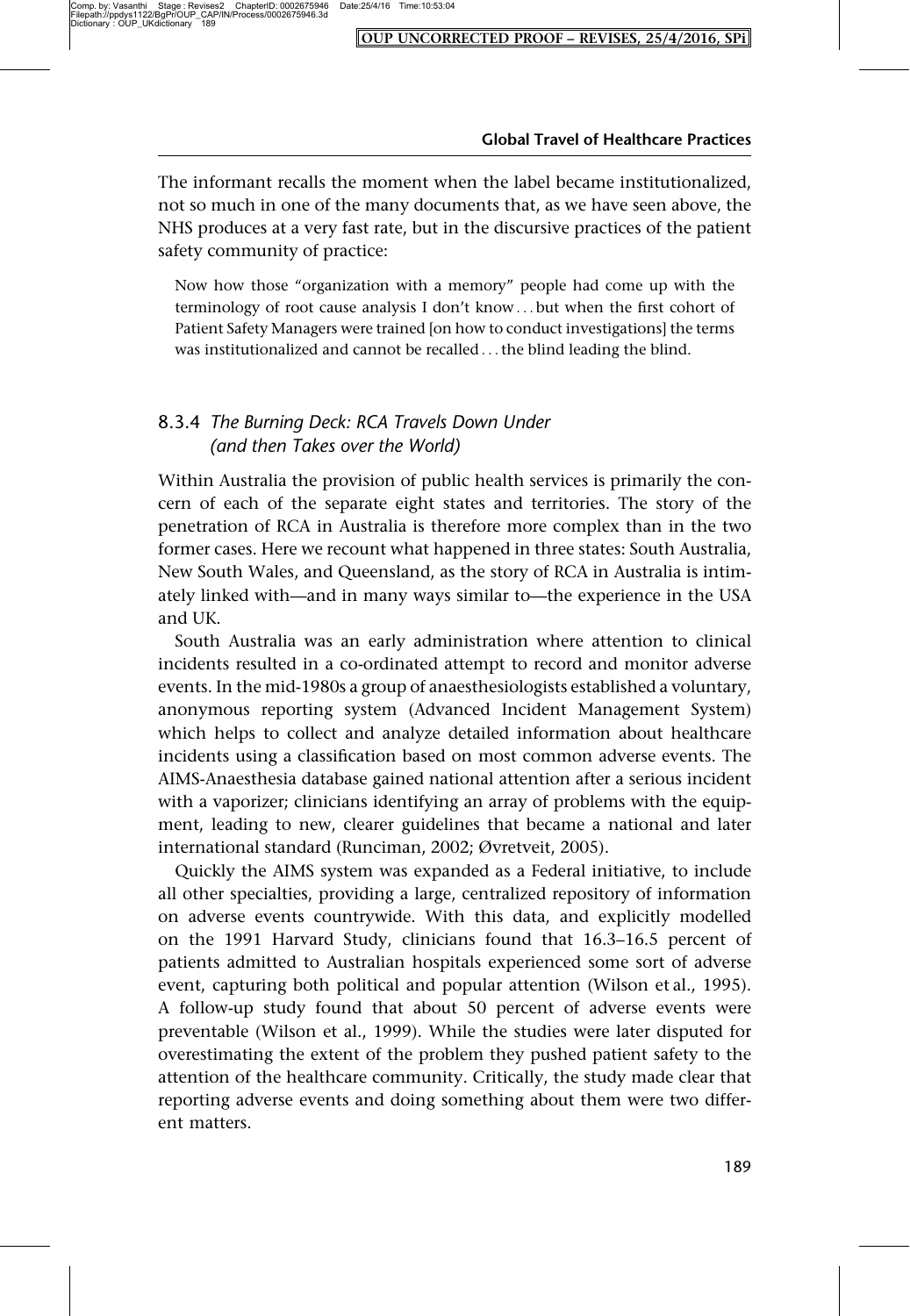#### **Davide Nicolini et al.**

As in the UK, the adoption of methods to actively learn from incidents rather than only learning about them, commonly followed what one of our informants called "burning decks," that is to say crises. In interview, the generation of anxiety through the analogy of responding to the burning deck of a ship was notable.

In New South Wales that "burning deck" came with a series of accidents in a regional health authority, where whistle-blowing nurses identified adverse events in healthcare in local hospitals in the period leading up to a state election. In the ensuing public debate, state political leaders sought to allocate blame for what had been systemic public health system failures. Key health bureaucrats saw the need for a process that focused on the problem-solving aspect of RCA, rather than the allocation of blame.

Notably, one senior interviewee expressed a view that there was a pattern of the New South Wales health bureaucracy adopting US-based innovations "holus bolus" without consideration of its local appropriateness. For example, the Quality and Safety Branch of New South Wales Health initiated the adoption of RCA and a raft of other health quality techniques on the basis that the same approach had been adopted by the US VHA. In particular, Dr Jim Bagian of the VHA was considered as highly influential in the introduction of RCA, across Australia. According to our interviewees, Bagian's effectiveness springs from both his capacity to form effective relationships with key individuals, and his very persuasive use of stories. Through these stories Bagian conveys the deep cultural and behavioral patterns that underlie many medical accidents. The generally poor standards of handwashing by health professionals are a ready instance of such cultural and behavioral patterns.

In Queensland, the crisis came in 2005 when a Dr Patel at Bundaberg Public Hospital was accused of presiding over a series of poor surgical outcomes, including deaths. The event sped up the development of a State Patient Safety Centre (established in 2004) and fast-tracked both the development of RCA in Queensland and a more general patient safety management system. Drawing on lessons learned during a fellowship with the VHA in the US, Dr Wakefield, the local RCA champion, pushed forward the establishment of a comprehensive system for improving patient safety, through learning from near misses and adverse events. Rather than the blame-free emphasis of New South Wales, the recurrent theme within Queensland is upon a "just" process, linking back to the original work of Jim Bagian and reflecting a preference for procedural fairness and consistency and efforts to ensure transparency.

While, as noted above healthcare in Australia is primarily driven at the state level, the invoking of RCA has been nationally driven. Today a central body, the Australian Commission on Safety and Quality in Health Care, drives patient safety measures at the national level.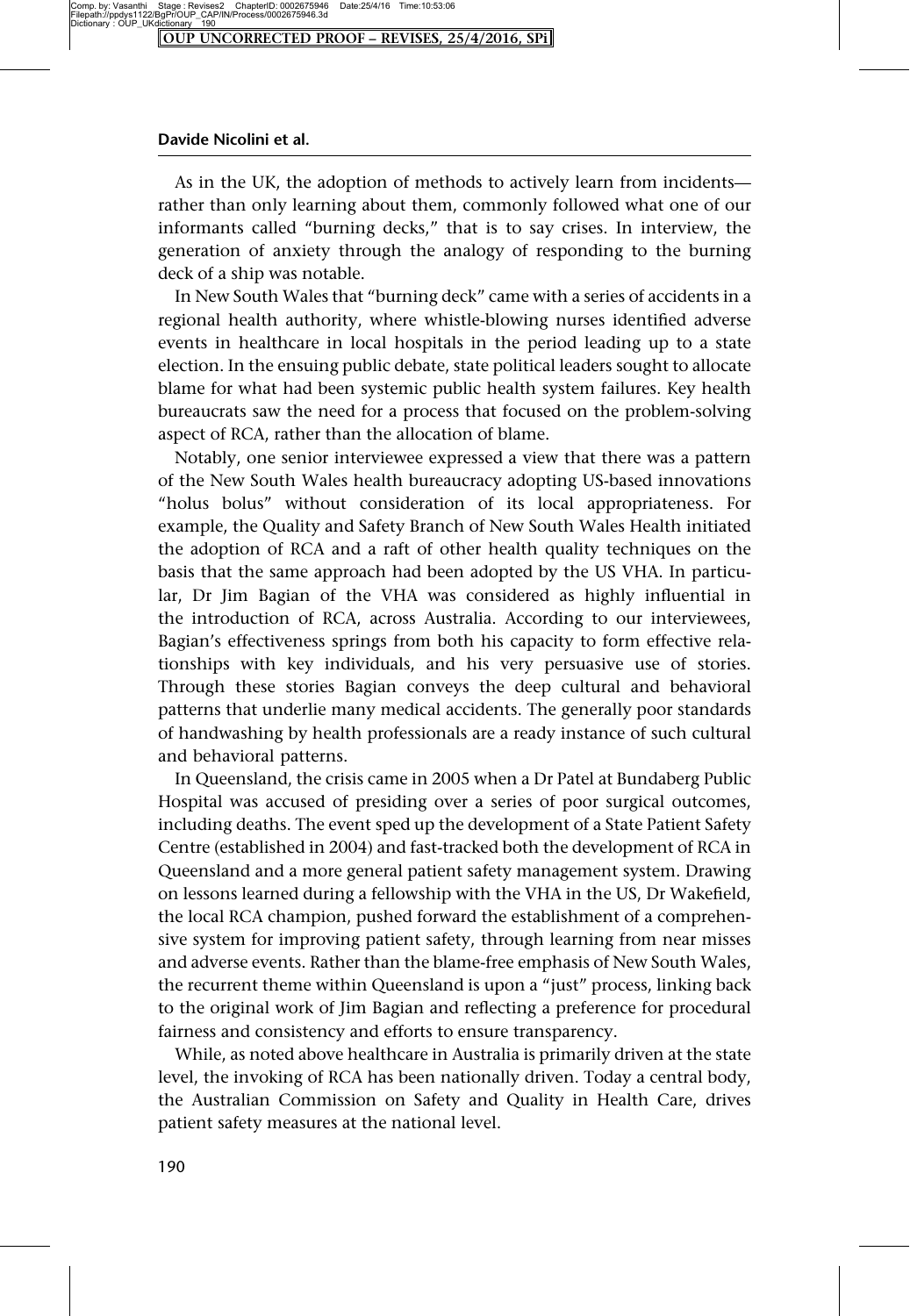

#### **Global Travel of Healthcare Practices**

**Figure 8.1** Chronology of the development of RCA in the USA, UK, and Australia

Following the adoption of RCA in Australia, the method was embraced by the World Health Organization. In 2004, the WHO launched The World Alliance for Patient Safety, putting RCA at the heart of its global campaign to promote patient safety. Training booklets on how to conduct RCA have been translated in eight languages and are fully available on the WHO website. The training material is based on the methods developed by the VHA and the UK National Patient Safety Agency (closed in 2011 as part of cost-cutting measures). RCA is now a global phenomenon. A précis of the development of RCA across the US, UK, and Australia is given Figures 8.1 and 8.2.

# **8.4 Analysis: An Ordinary Story of Translation—with a Twist**

The story of RCA is in many ways an interesting yet quite "ordinary" case of the circulation of new ideas at global scale. It has all the ingredients of a translation rather than a diffusion story. First, RCA traveled carried by a variety of human and non-human intermediaries. In order to do so, it had to be abstracted from its original context, packaged in the form of documents, accounts, and the stories of people such as Dr Bagian. It then had to be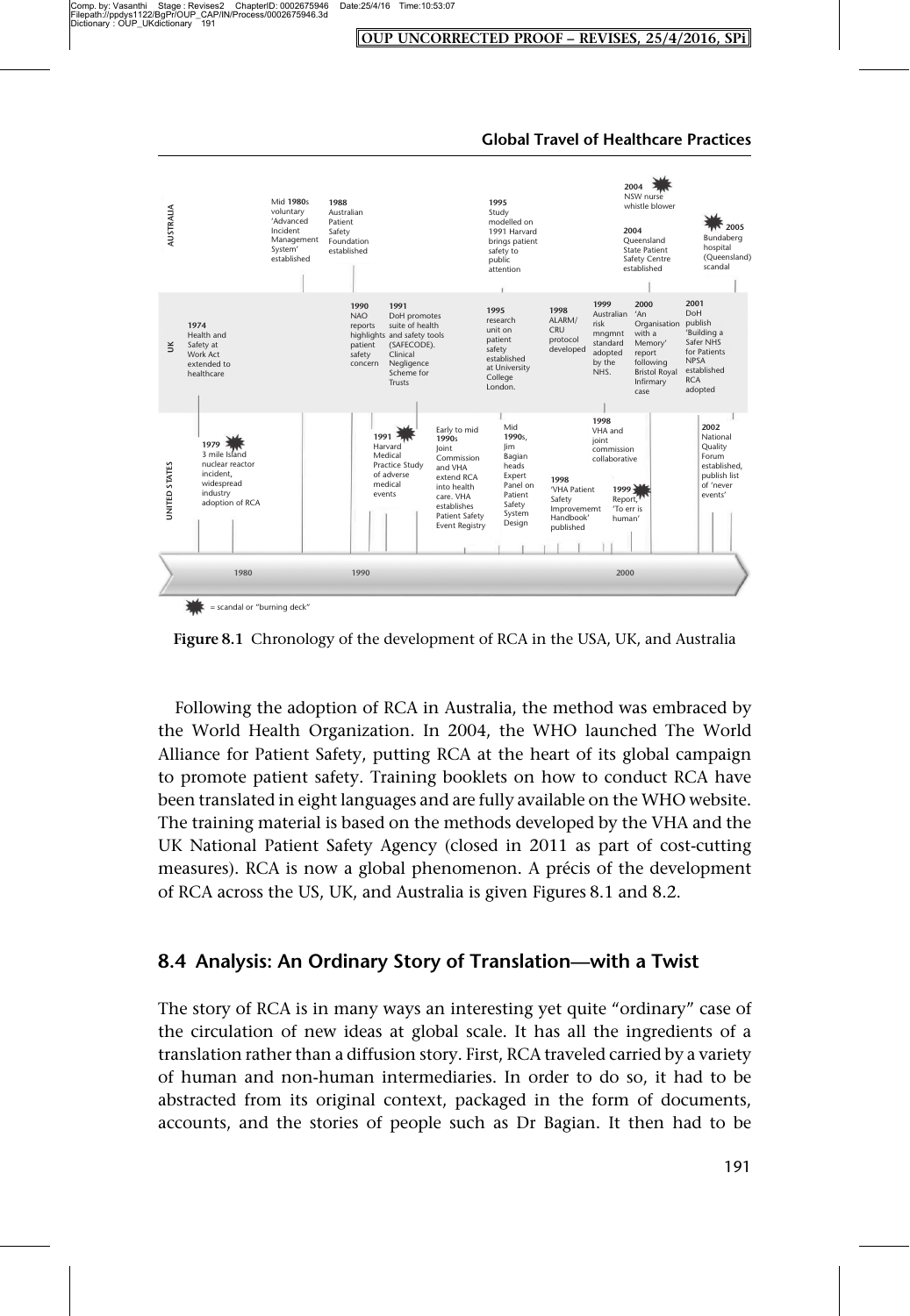**Davide Nicolini et al.**



**Figure 8.2** The travel of RCA

unpacked in the different localities where it was translated. Our account here is partly unique in that we could clearly trace which intermediary moved the idea from place to place and when. Second, the process was clearly of a social nature and in all cases we could clearly identify a number of (good) reasons why the potential users could benefit in adopting RCA and the personal, political, and societal benefits that would ensue from this. Finally, there is ample evidence that the idea of RCA changed as it traveled (Ansari, Fiss, and Zajac, 2010). As we have seen, RCA traveled by being translated over and over, so that at any point in time RCA was the provisional outcome of more or less a long series of prior translations, each critical for the idea to be adopted by a new audience—and therefore its travel. In the process, the RCA label "absorbed" a variety of pre-existing methods and protocols as it traveled from the NASA Space Center to the Geneva office of the WHO via the hospitals of the VHA and the NHS.

These findings accord with previous studies on the social nature of the circulation of innovation. The journey of RCA is similar to many of the translation stories recounted in Czarniawska and Sevón (2005a). In the case of RCA, we found that the circulation of the new practice was particularly facilitated by three concurrent circumstances: its theorization, interpretive flexibility, and its being sustained by a broad social network. First, authors have found that when a new idea is theorized and turned by academics and consultants into abstract models such as in Table 8.1, its capacity to travel around the world is enhanced (Greenwood, Hinings, and Suddaby, 2002). Second, ambiguity and interpretive flexibility are also well-known facilitators of circulation. Interpretive flexibility refers to the capacity for the innovation to be adapted locally so that it can appeal to a variety of users (Scarbrough and Swan, 2001). In our case, for example, because of its indeterminacy ("there are many approaches to Root Cause Analysis used in healthcare and in other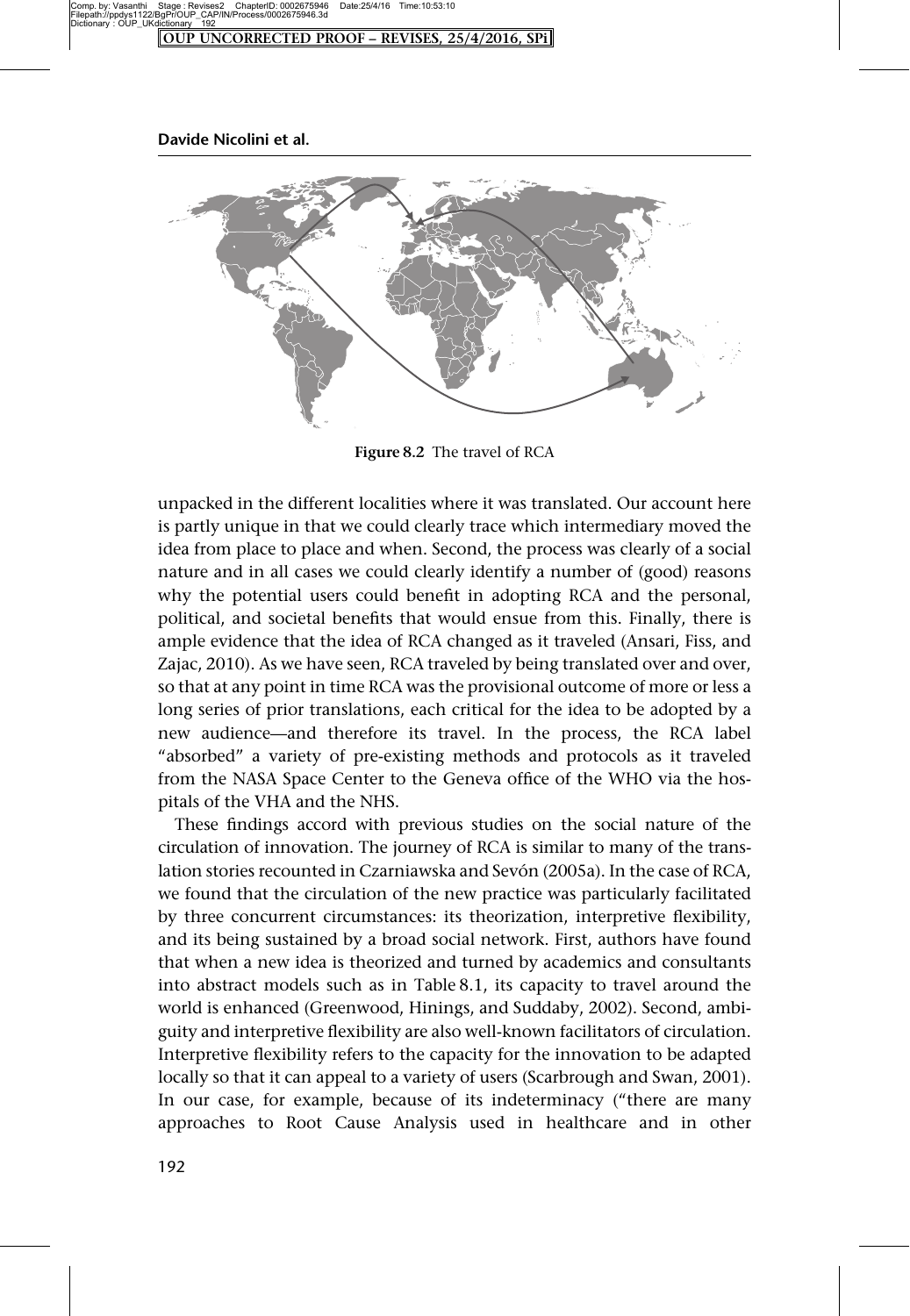## **Global Travel of Healthcare Practices**

industries") RCA can become the easy fix to many woes and the solution to many problems: accreditation, litigation, learning from medical adverse events. Finally, the specific dynamics in the social network that may form around an innovation also concur to determine its success (Scarbrough and Swan, 2001). In our case, for example, the travel of RCA seems inextricably linked to the emergence of a global network of people (and artifacts) that together can be held responsible for its global circulation.

Clearly, at some point RCA also acquired the status of fashion (Abrahamson and Rosenkopf, 1997; Hargadon, 2003). As we have shown above, both our UK and Australian informants made it clear that at some point RCA had become a "force majeure," with organizations adopting it as a matter of course. This happened despite strong voices against the mainstreaming of this engineering approach to healthcare. For example, in 2004, a pioneer of the CRU/ALARM protocol, the UK approach at first sidelined and then "digested" by RCA, wrote in the *British Medical Journal* that " ...the term 'root cause analysis', while widespread, is misleading in a number of respects" (Vincent, 2004: 242). However, as his colleague noted, by then the term (and its focus on presumed root causes that according to Vincent rarely exist) had been institutionalized and could not be recalled in spite of its possible and well-known shortcomings. In our research, interviewees reported that in some instances of analysis, very minor case factors were exaggerated in an attempt to satisfy the presumed need to identify a root cause when in practice the adverse event had arisen from a combination of minor factors.

If one were to listen to some of our informants, most of the merit of the success of RCA should be attributed to the human actors involved. Indeed, during our interviews several of them described themselves in terms that resonate with Maguire, Hardy, and Lawrence's (2004) definition of institutional entrepreneurship ("activities of actors who have an interest in particular institutional arrangements and who leverage resources to create new institutions or to transform existing ones" (Maguire, Hardy, and Lawrence, 2004: 657)). While interviewees tried to convince us that RCA prevailed because it was superior to the other methods (a sign that they had assimilated the traditional narrative of diffusion theory), several of them seemed to be fully aware of the political and opportunistic nature of some of the events that lead to the global success of RCA. Yet the merit was all on the human side.

But is this conceivable? Was RCA really one innovation like all others? Was its success down to just something being available to fill the gap? There was nothing intrinsically new or superior about RCA that could explain its success, if nothing else because RCA had still to be tested in practice (and be found lacking: see Nicolini, Waring, and Mengis, 2011 for an in-depth discussion). Could there be other characteristics that can explain why RCA was the best bet and why the entrepreneurs went for it instead of some of the alternatives?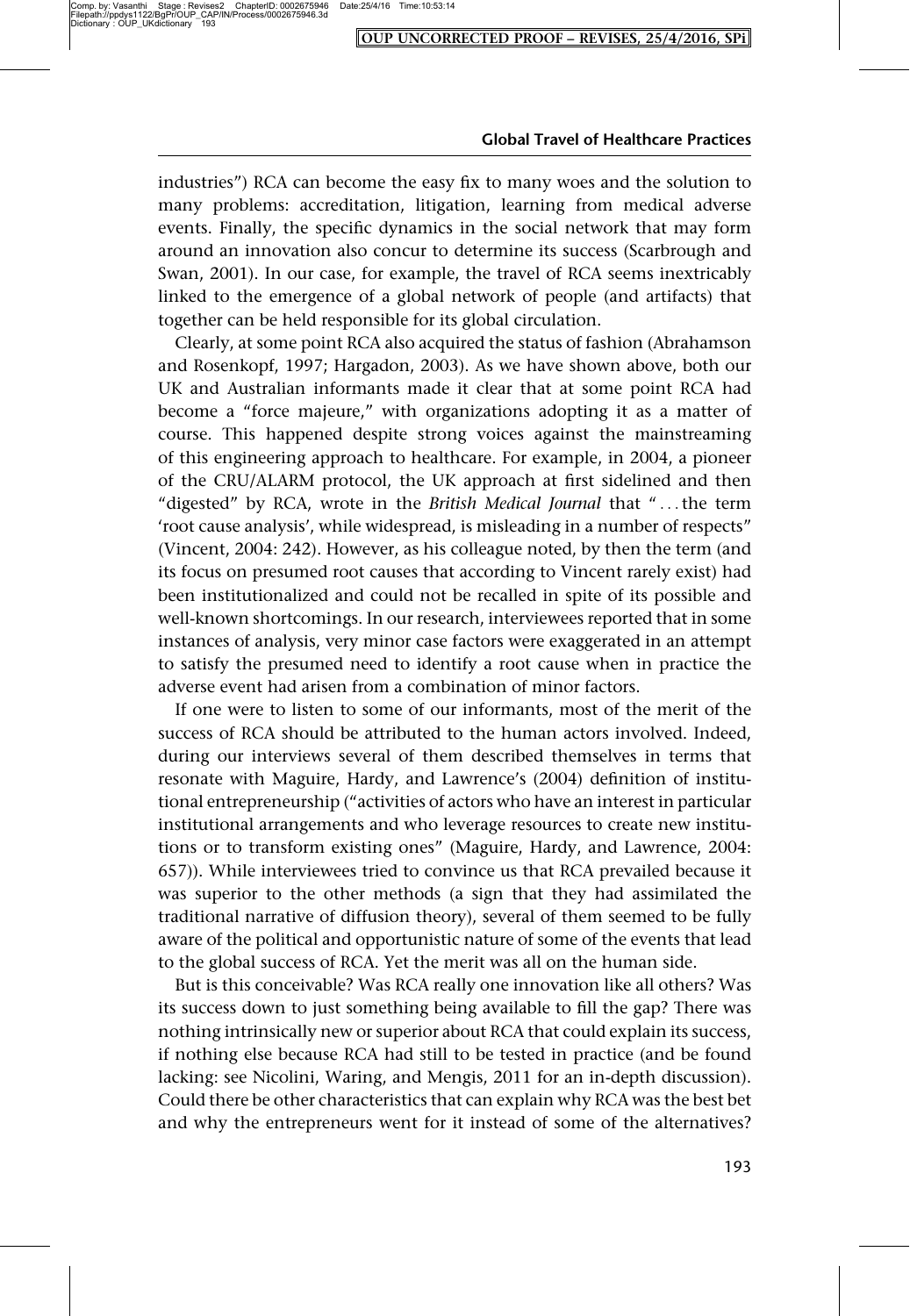What happens if we open the black box of RCA and we treat it as an (active) source of performativity rather than simply an intermediary that allowed humans to align and pursue their interest?

# 8.4.1 *Opening the Black Box: RCA as an Anxiety-Reassurance (Discursive) Package*

We argue that part of the success of RCA can be explained by some of its particular characteristics, chiefly the way in which RCA is presented. RCA constitutes more than a simple toolkit to investigate incidents. In all countries we examined RCA; it was introduced as a complex discursive package built around the conflict between anxiety and reassurance. This package concomitantly highlighted and amplified the uncertainty and dangers of the medical practice and offered a reassuring solution in the form of techniques that promise some form of control of uncertainty and produce safer healthcare services. We suggest that such characteristics enhanced the capacity of RCA to recruit practitioners (rather than vice versa). In short, at some point RCA started to operate as a powerful and well-oiled recruitment machine.

We can start by noting that in all three of our cases the arrival of RCA follows what our informants described as "burning decks," a reference derived from the heroic poem "Casabianca" by Hemans. In the USA, UK, and Australia, RCA was introduced in the aftermath of some scandal or large incident, partly as a way to allay public concern. The use of scandals, inflammatory rhetoric, and scaremongering to promote policy and even product innovation is well documented (Kitsuse and Spector, 1973). Shankar and Subish (2007) for example, suggest that one of the favorite ways in which pharmaceutical companies promote their products is by "creating awareness" about illness. The resulting anxiety is then used to sell the appropriate treatment (or policy). While we do *not* suggest that RCA was artificially introduced using the same technique (called disease mongering), we argue the same basic discursive principle was operating nonetheless. Almost all the documents were constructed using the same semiotic strategy. Here is how the Under-Secretary of State Lord Hunt introduced RCA in 2001:

Today our focus is on patient safety and with good reasons. Research carried in this country and independently in Australia and America suggests that 1 in 10 patients admitted to hospitals suffers an adverse event... at least half of these are thought to be preventable. That's 1 in 20 patients ... and the research further suggests that 8% of these 1 in 20% will die as a consequence ... So Learning from Experience is the answer. And to unlock the learning from experience we are looking for the real reasons—the root causes that lie behind these events. (Hunt, 2002: 3–5)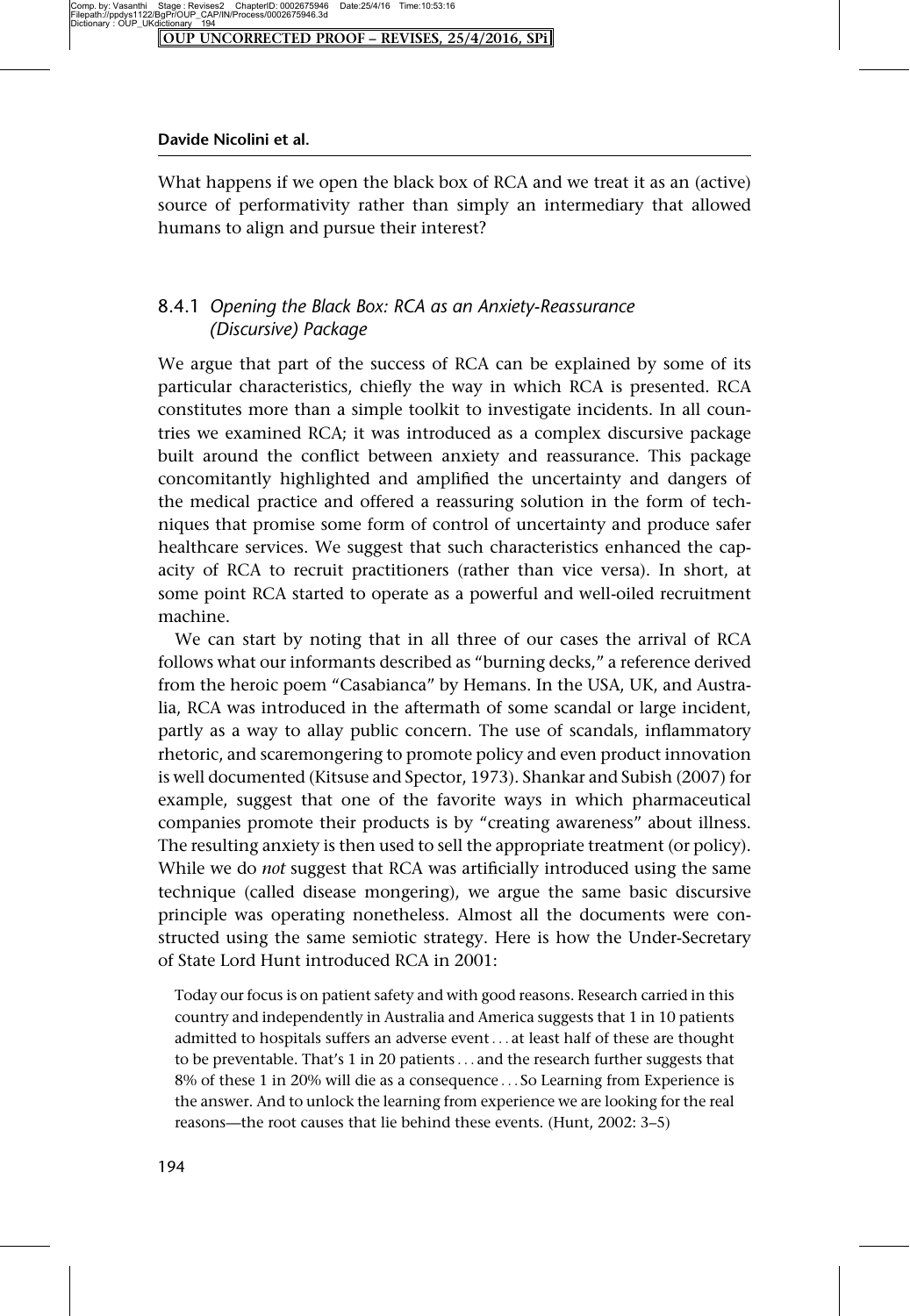## **Global Travel of Healthcare Practices**

One can note the artful juxtaposition of anxiety and reassurance in the same sentence—a typical move á la Greimas that turns RCA into an actant—the hero of the story.

Once anxiety has been mobilized, RCA can then propose itself as a solution. It does so by virtue of its historic and discursive lineage. On the one hand RCA can claim to be derived from the world of engineering, where of course people are presumed to know what they are doing. If NASA used it, then it must work (let's forget about the two lost Shuttles, of course). At the same time Root Cause Analysis carries with it the reassuring idea of the possibility to get to the root of the problem, once and for all. The combination of legacy and discourse turns RCA into a suturing narrative package. Suturing narratives retell the unfolding of a crisis in terms of beginning, ending, and points in between thus restoring "a general sense of predictability" (Fine and White, 2002: 54). The redemptive nature of the narrative makes the package both seductive and convincing. It establishes direct discursive links with the modern fantasy of control over uncertainty and as such it can enroll and exploit the wider existential anxiety typical of reflexive modernity (Beck, Giddens, and Lash, 1994). In so doing, RCA latches upon what Power (2007) described as the attempt at risk managing everything. From this point on RCA starts to align and "collaborate" with other practices that are part of the same movement. Current instances are the introduction of systems of clinical governance in hospitals, and quality assurance of practitioners. Like a snowball, RCA becomes bigger and irresistible by capturing interests and actors. Unlike a snowball, part of the reason lies in the nature of its variable geometry.

Other characteristics of RCA facilitate its capacity to make proselytes. RCA is modular and therefore easy to be applied selectively, it is malleable. Experts like Vincent complain about the pick-and-choose attitude toward this approach yet this makes it particularly palatable. RCA is also easy to teach unlike approaches that require understanding of complex theory, such as the human error approach.

In sum, RCA as a package actively captures allies and interests by virtue of its discursive and methodological nature. It operates as an active source of agential power, although such performative capability is different from the one we usually attribute to humans as no intentionality is involved. The right image here would be that of a virus which attaches itself to vulnerable cells (cells without the appropriate receptors are not susceptible to viruses). RCA is a viral innovation capable of attaching itself to a sufficiently large number of actors, thanks to its discursive nature and narrative working. It carries and is carried around by some of the most powerful narratives of modern times: rationality, science, technology, and the USA. An irresistible package indeed.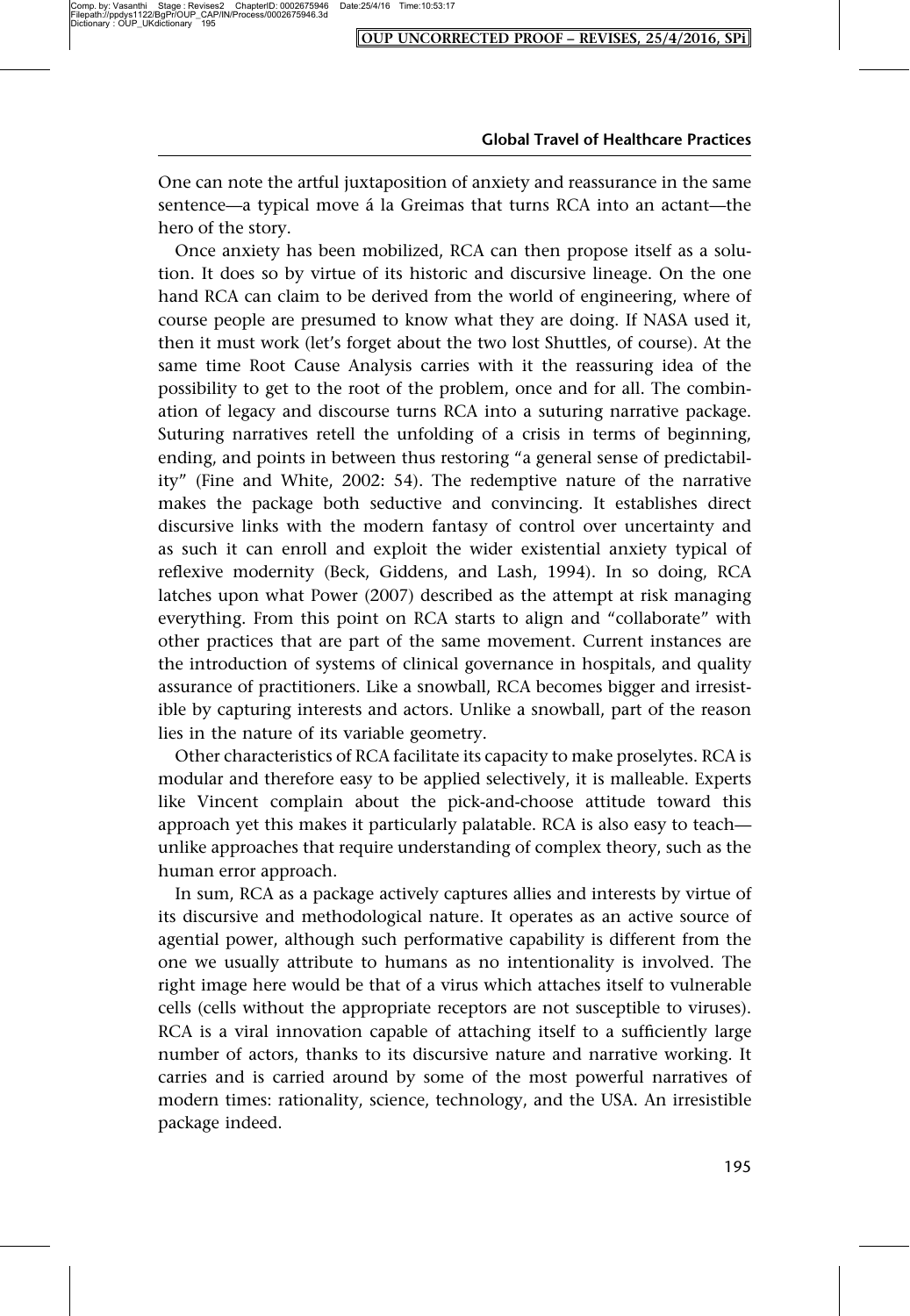# **8.5 Discussion and Conclusion**

In this chapter we examined the global travel of an innovation—RCA. We found that the success RCA can be partly explained with reference to its content, that is, its being specifically framed as an "anxiety-reassurance" package (Fujimura, 1992). In all the countries we examined what traveled was not only a structured methodology for investigating incidents (RCA), but a more complex discursive package. This package concomitantly highlighted and amplified the uncertainty and dangers of medical practice and offered a reassuring solution, a set of techniques and practices promising control of uncertainty and producing safer healthcare services. RCA fed on the broader discourse of the "risk society," amplified by the work of a number of moral entrepreneurs that reiterated the dangers of the healthcare service. The very anxiety created by the discourse around RCA found its resolution in the methodology itself: RCA reassures that if correctly implemented, hospitals will learn from clinical incidents and healthcare services will become safer. RCA mobilizes the discourse of engineering and its "modernist" focus on controllability through rational deliberation and technique.

RCA constitutes thus a "standardized theory-method package" (Fujimura, 1992). The idea of a standardized package combines some of the intuitions behind the notion of "boundary objects"(Star and Griesemer, 1989) with the idea of "translation" (Latour, 2005). It suggests that the process through which "an innovation becomes the ruler over a realm" includes a number of typical steps such as: the labeling of the innovation, the establishment of the innovation as an obligatory point of passage, the emergence of the innovation as a distributed center of authority, the establishment of mutual interest within the network, the search for and the enrolment of new allies, the standardization of the innovation, the closure of the translation and the institutionalization of the relative performative composite entity (called the actor-network because of its capacity to make things happen).

We suggest, however, that particular attention needs to be paid to the rhetoric and discursive nature of the package itself. Unlike boundary objects, RCA is not an empty (or semi-empty) signifier or something that can be used as a projective surface by different groups with only partially overlapping interests. On the contrary, RCA is a very "full signifier" which operates as a rhetorical mechanism, capturing interests and practitioners thanks to its capacity to actively mobilize local interests and connect these to wider circuits of accountability (in our case, the global shift toward the risk management of everything).

The story of RCA suggests that much is to be gained if we find ways of opening the black box of some modern innovations and study whether there is indeed a "ghost in the machine." Albeit we are unlikely to find such a ghost,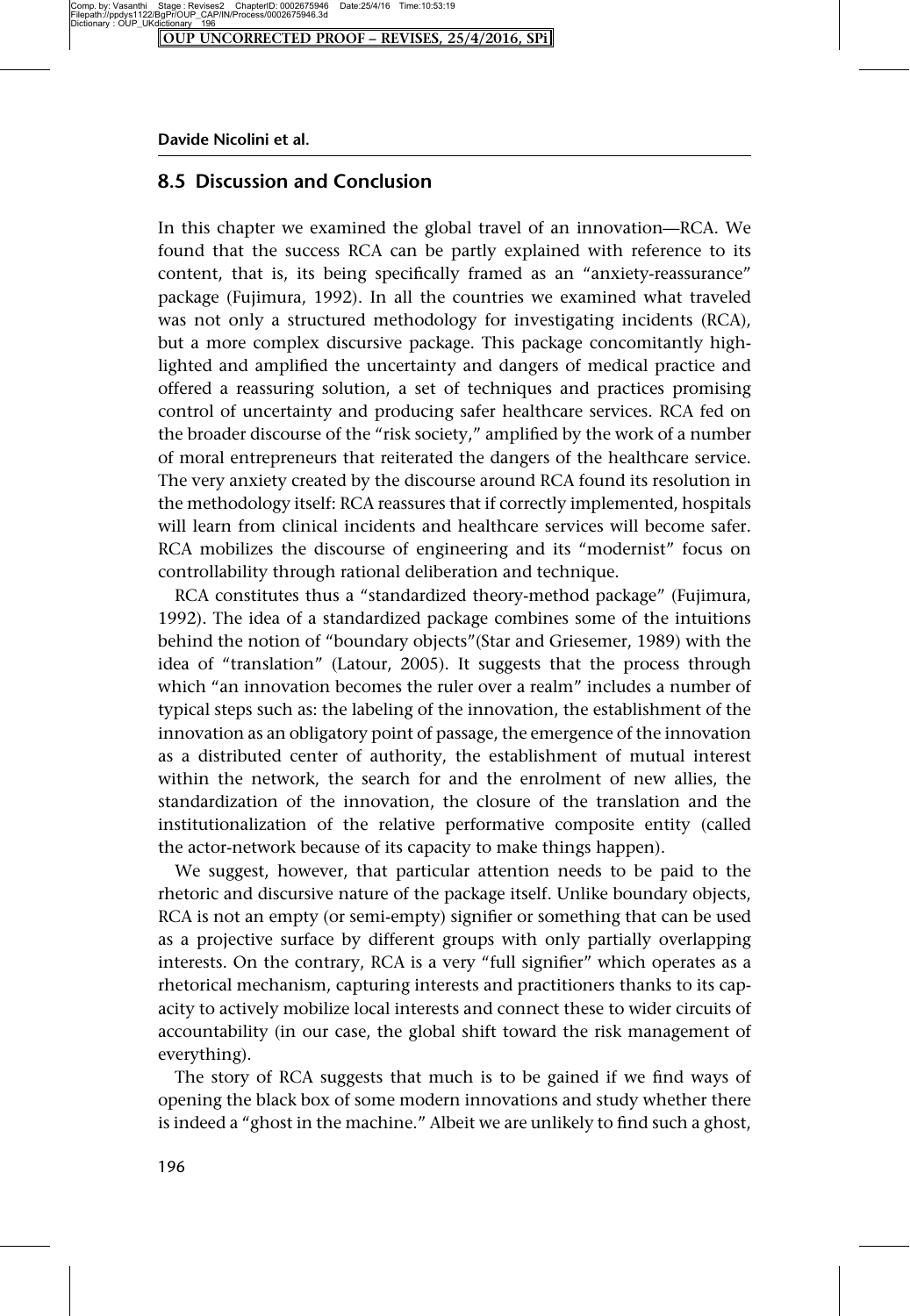#### **Global Travel of Healthcare Practices**

we will end up gaining a much better understanding of the inner persuasive and rhetoric workings of innovations. By addressing the circulation in terms of "active packages" we contribute to rectifying an imbalance in the current theorization of the travel of ideas in terms of "translation." The translation approach traditionally rejects the idea that innovations are propelled by their perceived novelty and superior performance, and travel thanks to their inherent innovativeness, as in the diffusion paradigm (Rogers, 1995). On the contrary, the spread of ideas is driven by actors' imitation of others as they pursue their own interests (Czarniawska and Joerges, 1996; Czarniawska and Sevón, 2005b). While this approach has the historic merit of providing an alternative to the diffusion approach, it has tended to see innovations (or rather a textualized version of them) as intermediaries that actants pass to each other. Although the theory postulates that the central ideas change as they travel, the focus is firmly on the users and their interest rather than the innovation itself.

We suggest that this focus on actors and their interests prevents us from asking whether innovation plays an active role in making itself relevant and compelling for all those touched by it. While for commodities the answer is likely to be "no," our case suggests that matters may be different for more complex innovations and other artifacts that are packaged as "rhetoric" and "persuasive machines." A focus on innovations as active packages of theory/ discourse and methods/practice allows us to recover the performative role of innovations without reverting to the notion that innovations are diffused thanks to their innovative essence. We argue that in so doing we address an imbalance in translation theory and respond to Latour's exhortation that sociology should populate the world with more active mediators and less inactive intermediaries (Latour, 2005).

# **Acknowledgments**

The chapter is based on the results of the project "Improving the Capacity of Healthcare Organizations to Act on Evidence in Patient Safety (PTOC21)" funded by the Warwick International Manufacturing Research Centre and the Engineering and Physical Sciences Research Council (EPSRC).

# **Notes**

1. The "myth of the ghost in the machine" is an expression used by philosopher Gilbert Ryle (1949) to ridicule Descartes' view that volitional acts of the body must be caused by volitional acts of the mind, that is, that mind and body are separate entities and that the functioning of the former has control over the latter. The